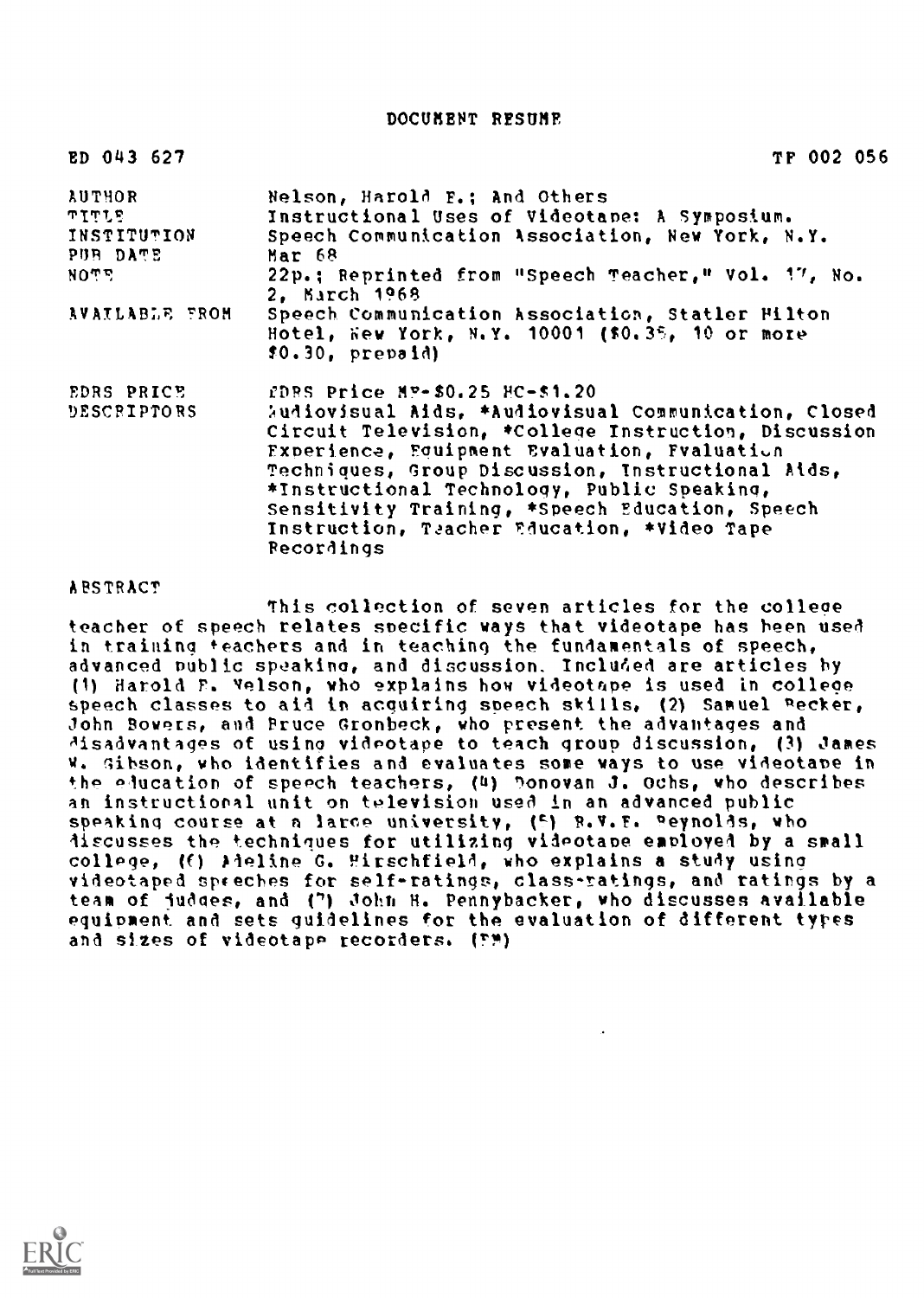U.S. DEFARTED THAN ENGINEERING OF ENGINEERING ON THE SOCIATION AND REPRODUCED PRODUCTIVE AS RECORD ON ORGANIZATION ORGANIZATION OF POINTS OF THE SOCIATION OF THE SOCIATION OF THE SOCIATION OF THE SOCIATION OF THE SAME OF T

INSTRUCTIONAL USES OF VIDEOTAPE: A SYMPOSIUM

Harold E, Nelson

# 1. VIDEOTAPING THE SPEECH COURSE

◡ სე O

 $\kappa$ 00

EDITOR's NOTE. The teacher of speech now has man) teaching aids at his disposal. In. nosators and salesmen ate most eager to fill classrooms with these tools. In face of these pressures the Important concern to those on<br>the fiting line is how to integrate the new ap-I proaches and Instruments into effective teach. 4' Ing programs and how to use budgets wisely. This symposium attempts to provide answers to some of these questions. It considers how several successful teachers have made use of All videotape. In the main the articles are intentionally practical and relate specifically how videotape has been used in teaching fundamentals of speech, advanced public speaking. discussion. and teacher training. Two of the an ticks hale used an experimental approach. The final one discusses mailable equipment.

NY innovation in the educational process is usually met with skepticism on the part of teachers that ale concerned with what these new devices or procedures might detract or do to alter teaching effectiveness. In the field of speech the use of audio-taping is now commonly accepted as a means that can aid in the acquiring of speaking Video-taping. however, is still subject to some scepticism by speech teachers as a teaching aid. The question concerning the teaching effectiveness of this new mode is a critical one, and is admittedly one that is difficult to evaluate. Not even those who sell the videotape equipment will claim it is a teacher but merely a tool.

Many speech departments have been using video-taping in their classes, and in most cases the results have been heart-

 $\sim$ llaroid E. Nelson (Ph D., 'University of Iowa. e9f;j is Professor of Speech at Pcnnstittania State University.

ening. At Purdue University videotape recording was used during the Spring Semester of 1964 in the beginning speech course. It was found that ". . . videotaping of speeches would be most valuable to students or their second speeches when they are over the initial confusion of their first speech and are just starting to think about the initial criticism of their delivery."' The Air Force Academy has also used video-taping in teaching speech, and the cadets in response to a questionnaire indicated that they found critiques were more meaningful when accompanied by the playback of the video-tapes; 72% of the responses indicated fae playback aided "very much" and  $28\%$  found they aided a "moderate amount."<sup>2</sup> In a study conducted at the Speeds Communication Center at the University of Wisconsin at Milwaukee by Frandsen, Larson, and Knapp, it was concluded "The results of this study pros ide ad'.itional support, both objective and subjective in nature, for the use of video-tape in undergraduate speech instruction, and strongly suggest that the instructor effectiveness as a communicator may  $\omega$  enhanced by using this suppotting device it he reserves his comments until after the stu dent sieves the replay of his own speak ing behavior."" At Southern Illinois

john Henderson, "Using Mirror TV to Trach Speaking." *NAFR Journal,* XXIII. (Nov.<del>)</del><br>Det. 1964), 33.<br>- 4 Chester F. Caton and George K. Fealber,

"Teaching Speech with Television," N.4E3 Jour-<br>nal, XXIV (Nov.-Dec. 1965), 46.<br>- A Paper prepared for presentation at the

Conference of the Directors of the Rasic Cours;<br>of the Mid-Wortern Universities; Lawrence, Kansas, Februarv 18, 1967.

Reprinted from: The Speech Teacher, Vol. 17, No. 2, March, 1968

Copyright 1968, Speech Association of America

'PERMISSION TO REPRODUCE THIS COPT .<br>RIGHTED MATERIAL HAS BEEN GRANTED TO IRK AND ORGANIZATIONS OPERATING<br>UNDER AGREEMENTS WITH THE US C.FTICE<br>OF IEOLIATION FURTHER REPRODUCTION<br>OUTSION OF THE COPYRIGHT OWNER ?<br>MISSION OF THE COPYRIGHT OWNER ?

 $\sim 100$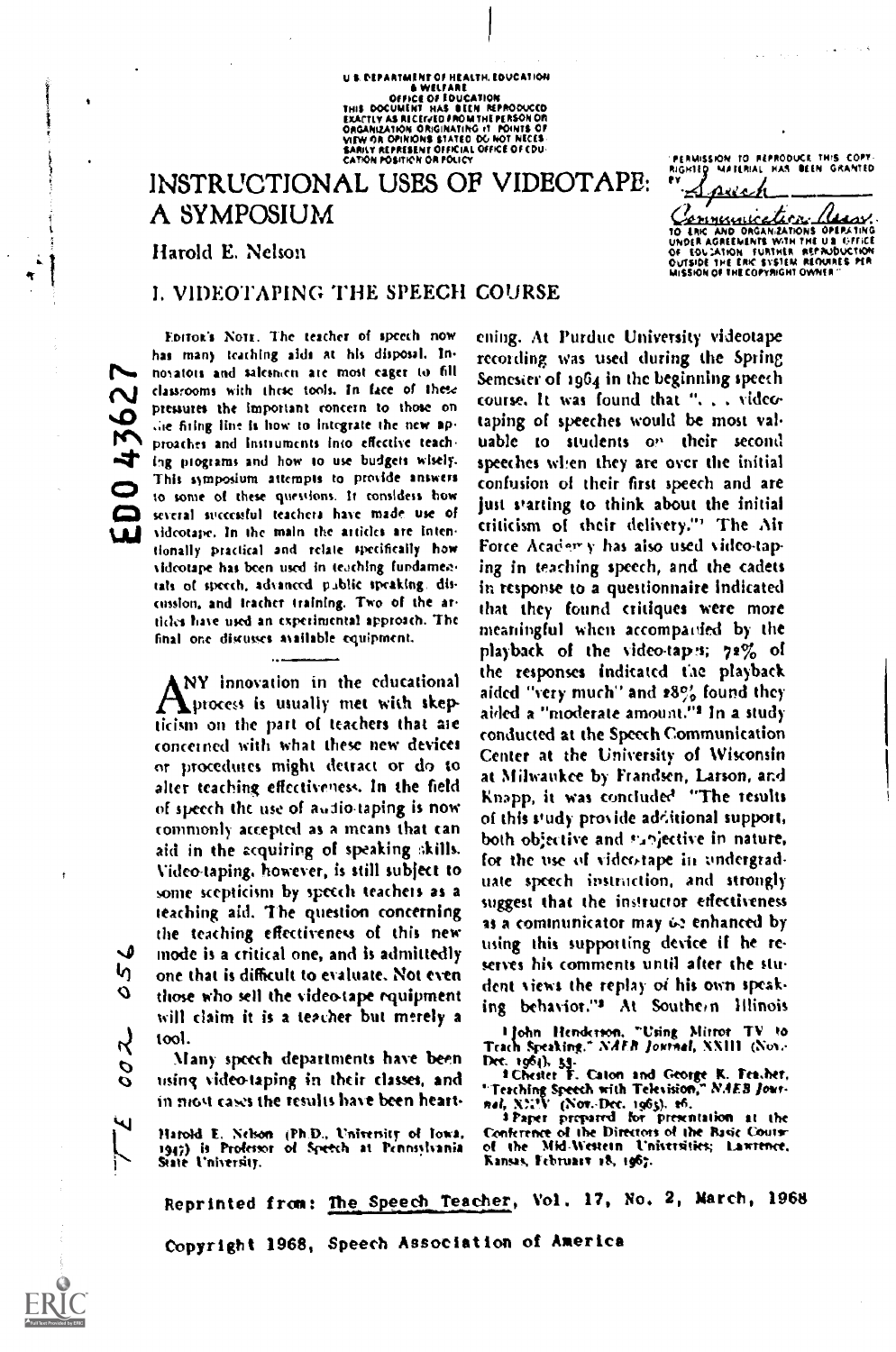University a set of video-taped informative speech models has been deveioped to aid in training teachers and students to rate speakers.<sup>4</sup> At Penn State speech instructors may use video-taping facilities on a voluntary basis. Both fixed studio and pot table cameras and recording. equipment are available as well as trained personnel to man the equipment.

In using any teaching aid it is necessary that it meet three questions: I) Is it of aid in better teaching and motivating the student in acquiring the skill being taught? a) Is it reasonably economical of instructor's time? 3) Is the cost of the equipment within the range of the institution?

F.valuating how effective the use of videotape is in teaching speech skills and how economical it is of instructor's time is the crux of the question. The author used videotaping as an aid in teaching the basic speech course. The class was asked on a voluntary basis if they would like to use video-taping, and it was decided to use it in a discussion assignment at the mid-point of the comse. The students felt that a group experience  $1 \leftrightarrow$ fore the camera would subject them to kss "camera fright" than a solo performance. However, none of them in relating their observations later indicated that they experienced any undue anxiety by th's taping situation. In order to economize on class and instructor time the four discussions (5-6 students on each panel) were taped in a television studio during class time. While the taping of one panel was being accomplished, the other panels were organizing and preparing for their taping with the help of the instructor. After the videotaping had been accomplished, the four panel

I. Robert J. Kibke, Lang L. Barker, and Turromy<br>Roy H. Enoch, "The Development and Frelim. Ence mor ;nary Awcinitnt of a Sct of Video taptd in. foridative Speech Models." Central States St cech Journal, XVIII (November 1965), 275.

discussions were played back to the entire class to be critiqued and graded. By using a studio setup other than the classroom we avoided having the class see and hear the initial taping as well as the playback. However, some of the students claimed the studio taping was unrealistic in that it did not provide them with an audience. Other students liked the studio set-up because they felt it helped pupate them for television appearances in their later professional or community life, Most of the students agreed that their speech faults became more obvious when played back to them by video-tape. Many indicated they did not believe the criticisms until they observed them themselves.

Other student reactions included the following:

". . . when criticized I'll agree, but when 1 see and hear my faults I'm more apt to do something about it."

"I'd like to view the video tape with the instructor. The class siewings and criticisms are too hasty."

"I'm inclined to heed my own seem ingly more realistic analysis of my speech after viewing the video tape as opposed to the listener's unreasonable one."

". . I liked it in that it gave me a basis for comparison."

". .. I'm not sure how valuable it is for such elements as content or organization, supporting materials. etc., but it is of help in checking on delivery."

"It is my opinion that the added tension cauxd by this process and the trouble it entails in organizing is not evenly balanced by the small benefits it delivers."

"... frequent taping would eliminate curiosity and novelty and make experience more objective and beneficial."

.'.. helps me to see your point and I hope it *i*'so helps you to see mine."

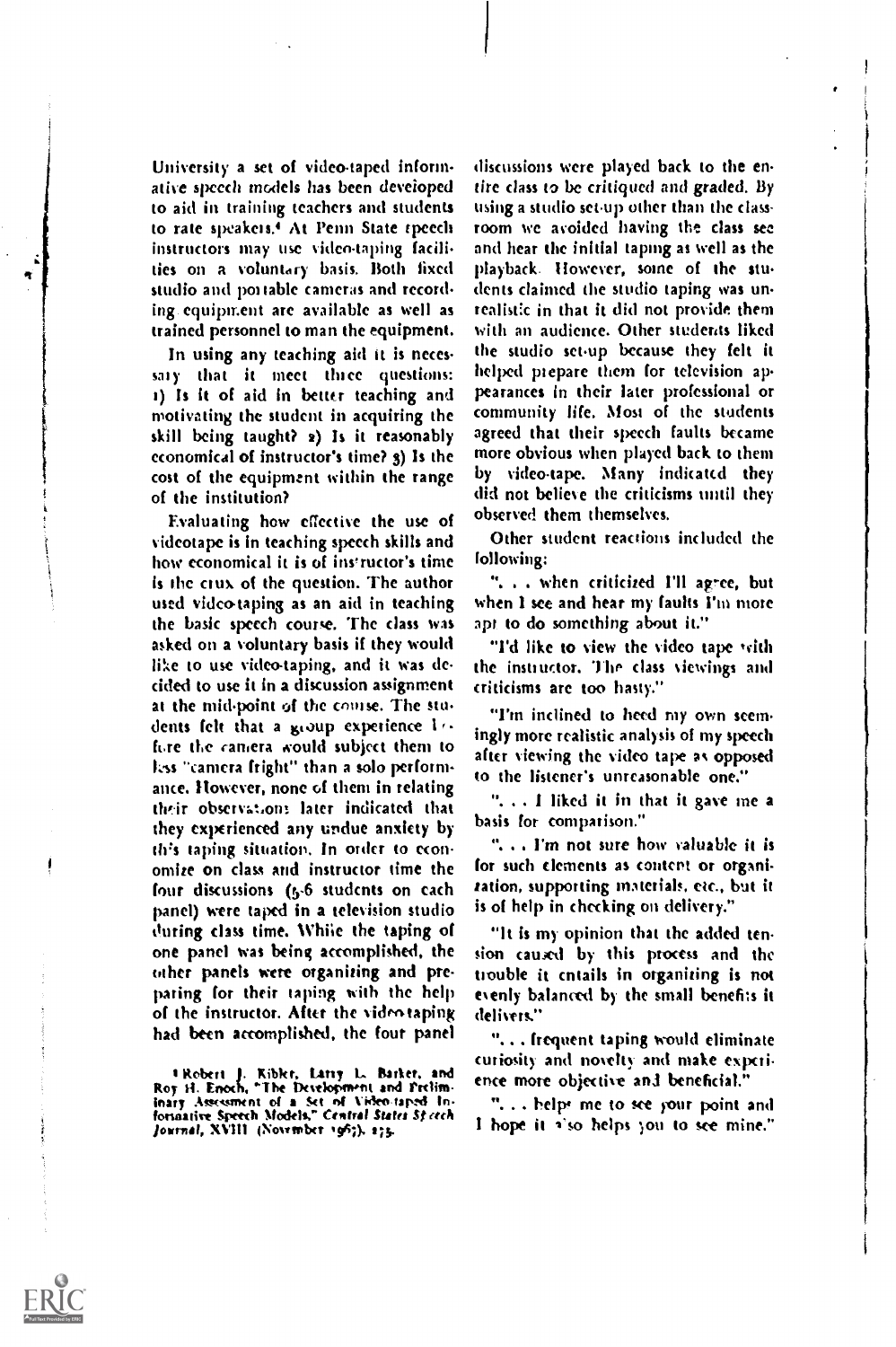In the vse of video-taping, these tentative conclusions also seemed justified. The easiest faults to point out in both face-to-face speaking situations as well as taped are those involved in delivery, but speech content can be analyzed and even replayed on tape for detailed observation. In an earlier use of closed circuit television at Penn State the speeches given in one section were observed in other sertions as models of both delivery and content. The Southern Illinois study referred to earlier involved viewing the entire process not just delivery. Undoubtedly the novelty effect helps in motivating the students to ac. claim the use of video tape. There is perhaps enough 'ham" in everyone that he like to see himself on film or on video tape. The use of video tape for several speaking assignments would help to make its use more objective and less dramatic. Some students who seemed rather reticent and shy in class appeared to lose this apparent "stage-fright" in front of the camera. Perhaps sharing at. tention with the camera, the same as with visual aids, tended to make them

less concerned with themselves. Many students spent more time in preparation for their video taped speeches than for their usual classroom speeches. Whether .-epeated use of video taping would sustain this practice would have to be observed.

Presently a study is underway at Penn Sinte in which two sections of the basic speech course will use video-taping as a supplementary device in speech criticism. In one situation the student speaker will view the tape with his instructor and in another will view it with one of his class. mates. A questionnaire will be used to obtain some evidence as to which type critique sessions is of greatest benefit to the student.

Video-taping equipment is undoubtedly a teaching aid that lends itself cf. festively to the speech classroom. With planned use it need not add materially to the teacher's contact hours with the student. Most students seem enthusiastic about the use of sideo-taping. Their continued enthusiasm wilt undoubtedly depend upon the intelligent use of this teaching aid.

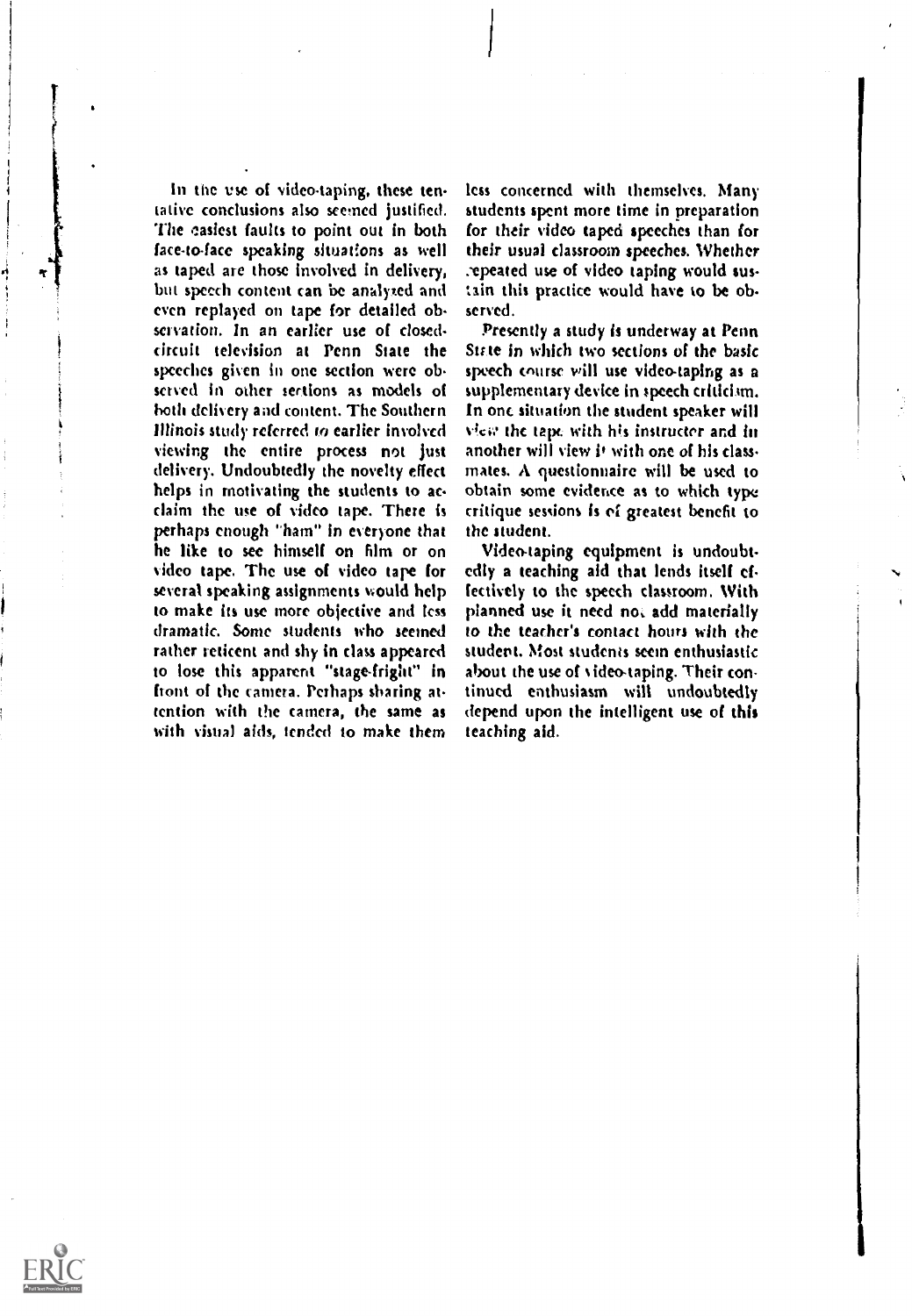Samuel L. Becker, John Waite Bowers, and Bruce E. Gronbeck H. VIDEOTAPE IN TEACHING DISCUSSION

NE of the major problems in the teaching of discussion is the multifaceted one of developing sensitivity in students. We say multi-faceted because the student must become sensitive to a variety of phenomena. Ile must first become sensitive to the discussion it. self-what is happening, the direction in which the discussion is going, what is needed to get it moving and keep it moving in a productive direction. Ile must become sensitive to others with whom he discusses-what they are trying to say, their knowledge of and attitudes toward the matters being discussed, and their reactions toward other participants, especially toward him. Probably most difficult, he must become sensitive to himself-what he knows and does not know, the effects of his knowledge and attitudes on his perceptions and behavior, and his behaviors while inter acting with others. We believe that using videotape with discussion classes in the ways that we have used it at the Uni versity of Iowa increases the speed at which and the degree to which we can help students acquire these kinds of sensitivity.t

Videotape was used with two sections

Samuel L. Becker (Ph.D., University of Iowa, things in<br>1953) is Frofessor of Speech at the University their co-<br>of Iowa. John Wa'te Bowers (Ph.D., University the conof Iowa. 1968) It Associate Professor of Speech at the University of Iowa. Bruce E. Gronbeck (M.A., University of Iowa, 1966) is an Instructor of Specca at the University of Michigan.

hi denting the tiles of videotape described below. we wets inilvented by out experiences In the 1950's, when we experimented at the University of Town with the use of 1 therision for lenthing political science and literature courses tions was that videotape<br>by the discussion method, and by the mart recent especience and literature in<br>the mart recent electricity of the mart recent recent electricity<br>and and Antioch College.

of a beginning discussion course during the fall and spring terms of 1966.67, each meeting for a 75-minute class period twice a week. All class discussions were videotaped and played back for the class. The videotape was viewed by participants Immediately following half hour discussions; videotapes of longer discussions were viewed at the next meet ing of the class. Thus, most students discussed and saw themselves almost once a week. Two image orthicon cameras were used to pick up each discussion In a studio at the University of Iowa Tele vision Center. The videotape was recorded on a quadrature machine. The use of this broadcast quality equipment meant that an electronics engineer was needed to supervise technical aspects of each recording. We believe that the additional costs for personnel and top equipment was more than compensated for by the increased picture and sound quality obtained. Using a television studio, rather than the usual classroom, also made possible better control of sound and, hence, better quality sound on the Videotape.\*

One of the criticisms teachers sometimes make when television is used in their courses is that they lose much of the control of instruction to the television director who, in most cases, largely controls the visual stimuli to which the students are exposed. We overcame this



<sup>\*</sup>An additional advantage of there condi tions was that videotapes could be transferred easily through the kinescope process to 16 millimeter sound reotion pictures and used for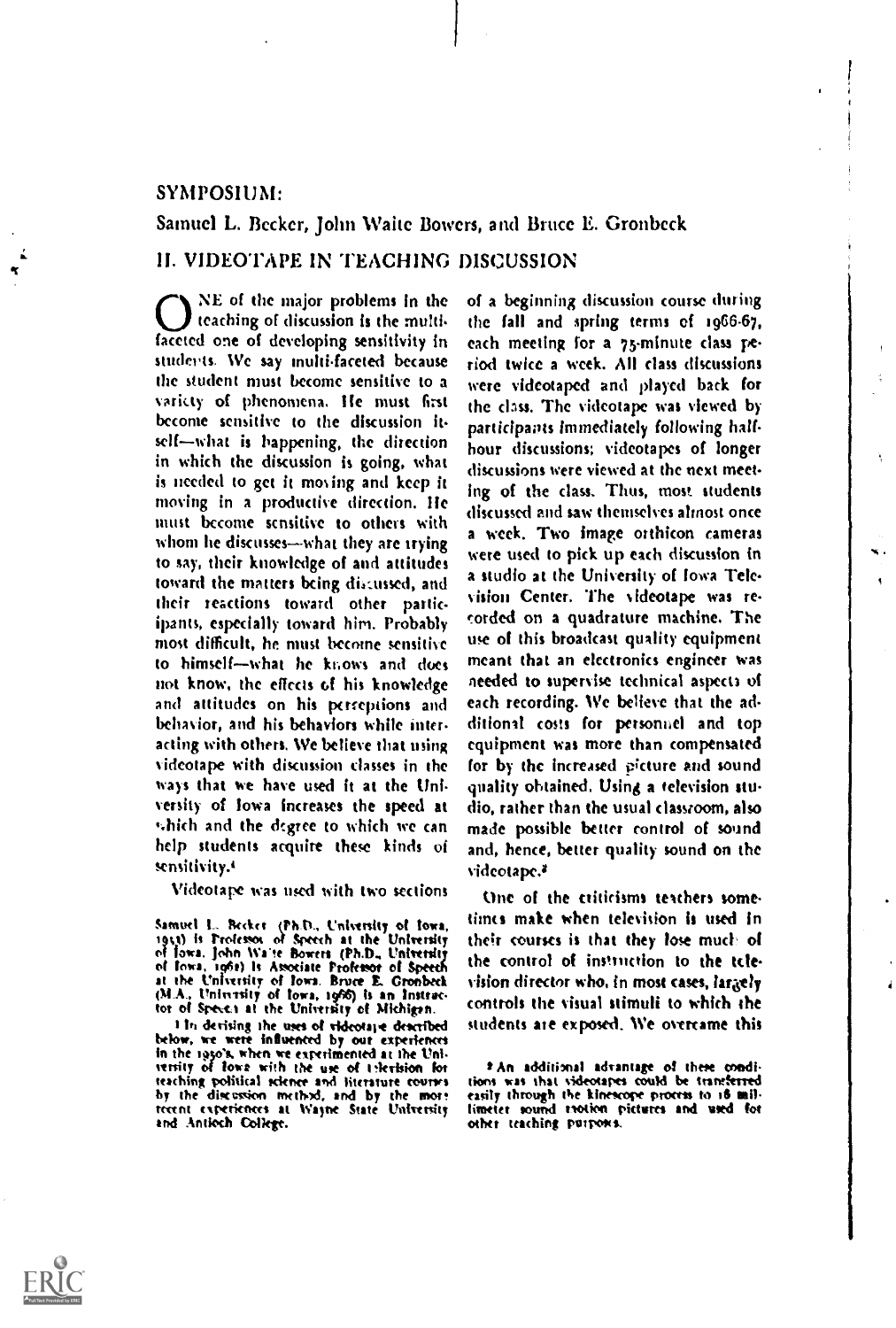problem by having each instructor<sup>s</sup> sit in the television control room with the director and, in effect, direct the director. (We could have had the instructor direct the recording session, but he would then have been so involved in the technical aspects of the production that he could not have concentrated on what the student diveussants were doing.) The instructor controlled five pedagogical devices during each session.

- r. lie e..uld request individual shots of participants engaged in noteworthy productive or reactive behavior. For example, he might ask the director to show one participant who was doodling while another was talk. ing, a closeup of another participant attentively leaning forward obviously en. couraging the speaker, two participants whispering while another had the floor, and a close-tip of a speaker's hand netyousty jiggling a pencil as he talked.4
- a. The instructor could request superimposi Lion, at the bottom of the videotaped plcture, of slides designed to be positively or negatively reinforcing to the participants. lie had thirty.eight slides from which he could select by calling the appropriate number. On each slide was a word or two and a line drawing of a face, smiling when behaviors were to be positively reinforced, frowning when behaviors were to be neg. atively reinforced. For trample, wher. a speaker used a non seguitur, a frown and the word LOGIC were superimposed under his fate. Or, when a speaker used specific instances in an especially effective way, a smile and the word SUPPORT were shown under his Image. iv hen a student had no support where it was obviously needed, the word SUPPORT and a frown were superimposed. Slides with negative comments which were shown with a frown were:

| Animism                  | <b>Dialogue</b>   |       | ut    |
|--------------------------|-------------------|-------|-------|
| <b>Assumed Consensus</b> | Digression        |       | thi   |
| Authoritatian            | Dismisul Reaction |       | ke    |
| Begging Question         | Evasive Reaction  |       | thi   |
| Clowning                 | Have Consensus    | s. La |       |
| Dead Abstracting         | Laisset-Faire     |       | 1 s r |

**The instructor was Professor Bowers dur**ing the fall semester, Mr. Gronbeck during the

spring. Comme<br>- I Cf. T*he Student as Sjeaker and Listener* - Or to :<br>(Yellow Springs, Onlo: Antioch College and - or to :<br>the Jack Wolfram Foundation, 1966).

| Logic          | Recitation              |
|----------------|-------------------------|
| Metadiscussion | Signal Reaction         |
| Miss the Point | Stereotype              |
| Morale         | Support                 |
| Polarized      | Unproductive Aggression |
| Orientation    | Unproductive Clique     |
| Railroading    | Unclear                 |
|                |                         |

Slides with positive comments which were shown with a smile weir:

| Back on Track    | Mctadiscussion           |
|------------------|--------------------------|
| Clear            | Morale                   |
| <b>Consensus</b> | Productive Aggression    |
| Dialogue         | <b>Productive Clique</b> |
| Have Consensus   | Support                  |
| Imaginative      | Tension Relief           |
| Logic            |                          |

- 3. Without stopping the discussion and unknown to the participants, an instructor could have the audio portion faded down and then make critical comments which were recorded on the videotape. For example, he might say: ''You've been talking for fifteen minutes with no direction, as far as I can tell. You talk abor' surveys, and then you talk about some deep philosophical questions, and then you're on surveys again, and then you're on timetables with no attempts at establishing generalizations or reaching consensus or systematically moving the discussion forward in other ways. Somebody should be saying, 'Look, what do these things mean?'" Or the instructor might fade down the sound of the discussion and say: "Finally, Jim has tried a little metadiscussion. He's putting things in the perspective of the discussion. It's about time somebody did."
- s. From the control room, an instructor could use a loudspeaker system to interrupt the udents and talk directly to them. For example, at one time one instructor said to an especially shy student: "Janie, this discussion has been going on for forty-five minutes, and you haven't said a word. I an tell that you want to sometimes. Were going to keep the camera on you until you say sootthing-anything."
- 3. Later, while the students were viewing the taped discussion, with its critical visual and oral comments, the instructor could stop the tape at any time to make additional comments, to amplify those on the tape, or to answer questions which students asked about the discussion.



 $\frac{1}{2}$  $\mathcal{O}(\frac{1}{2} \log \frac{1}{2} \log \frac{1}{2} \log \frac{1}{2} \log \frac{1}{2} \log \frac{1}{2} \log \frac{1}{2} \log \frac{1}{2} \log \frac{1}{2} \log \frac{1}{2} \log \frac{1}{2} \log \frac{1}{2} \log \frac{1}{2} \log \frac{1}{2} \log \frac{1}{2} \log \frac{1}{2} \log \frac{1}{2} \log \frac{1}{2} \log \frac{1}{2} \log \frac{1}{2} \log \frac{1}{2} \log \frac{1}{2} \log \frac{1}{2} \log \frac{1}{2}$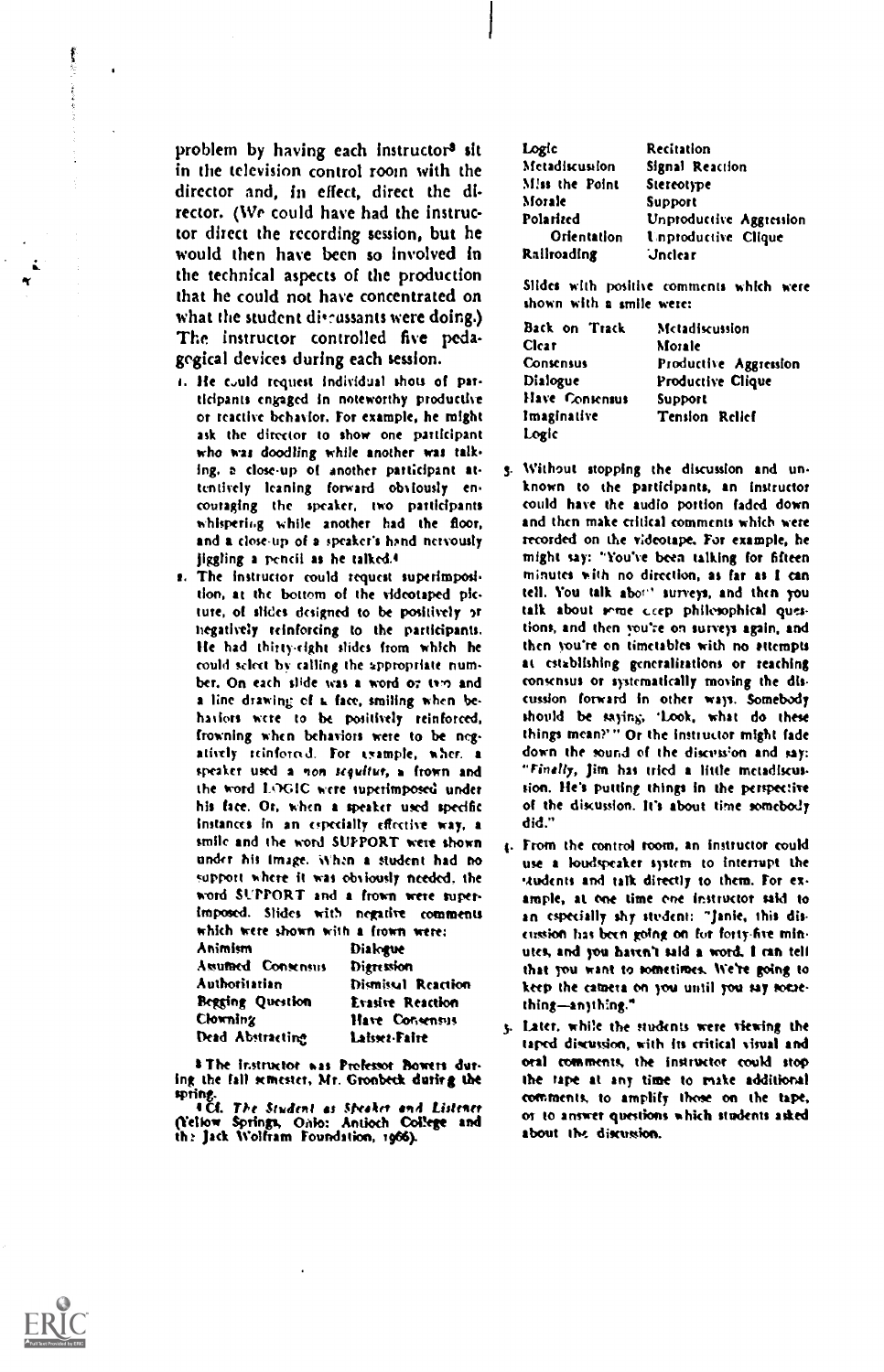Evaluating the relative effectiveness of various methods of teaching discussion is difficult. We have no standard measures and possibly no universally accepted behavioral goals. However, we attempted to measure some aspects of student sensitivity to discussion processes. These data are now being analyzed and will be reported at a later date. In no sense, however, was this a wellcontrolled experiment. We were interested only in exploring some of the problems and possibilities for using videotape with discussion classes and evaluating the outcomes of these explorations. On the basis of our observations, we can offer the following tentative conclusions:

i. Initially, the techniques we have described will seem frightfully complex and cumbersome to any instructor who tries them. He will be cast into a new role in which he is supervising a television production team as well as teaching a class. lie must learn enough about the television medium to know what is technically reasonable and what is not. He must learn to see what is coming in the discussion, as well as what is going on at the moment and what has passed, so th it he can forewarn the director. His responses must be quick. When he sees something occurring in the discussion, he must cal! for the slide to super. impose or call for the sound to be lowered and his mike opened before the discussion has moved on. Otherwise, his visual or oral comments will be separated on the videotape from the aspect of tire discussion being commented upon, leading to confusion rather than clarification or reinforcement for the students. Generalizing from our somewhat limited sample of two instructors, we have concluded that most will adapt quickly In addition, the samples of students were small.<br>to this new teaching technique. Also, our finding is contrary to the results gento this new teaching technique.

this mode of learning. We have concluded that the bulk of them will prefer more "conventional" means of instruc-

this sort cf instruction to that found in the usual course in discussion. This conelusion is based upon our observations of the in- and out-of-class behaviors and comments of students in both types of sections and upon the responses of students in both types of sections to an informal questionnaire at the end of the first term.6

3. Obviously, this method of instruction results in each discussion taking much more time since, in effect, each is gone through twice-the original plus the playback. Though some time may be .aved by more efficient criticism (especially those criticisms which are superimposed on the tape), the instructor is forced to have fewer discussions during the term or to cut down on other aspects of the course.

.. This method is expensive. In addition to the instructor and engineer, equipment and tape depreciation, it requires a director, an audio operator, a video vontrol operator, and two cameramen. Though mcst, if not all, of the crew members may be students working for experience only, the time and cost of organizing and supervising their work is substantial. We can see no way to bring down the cost of this method of instruction even to approximate the cost of the more usual methods of teaching discussion.

In spite of the disadvantages noted, we are convinced that the use of video. tape in the teaching of discussion shows sufficient promise that we must continue exploring its possibilities.



s. Students seem to respond well to posed to most types of televised instruction. It SIM; result should be skwed with caution because of a number of confounding futon In this comparison, Including different includents and different types of discussion assignments. has usually been found that college students lion.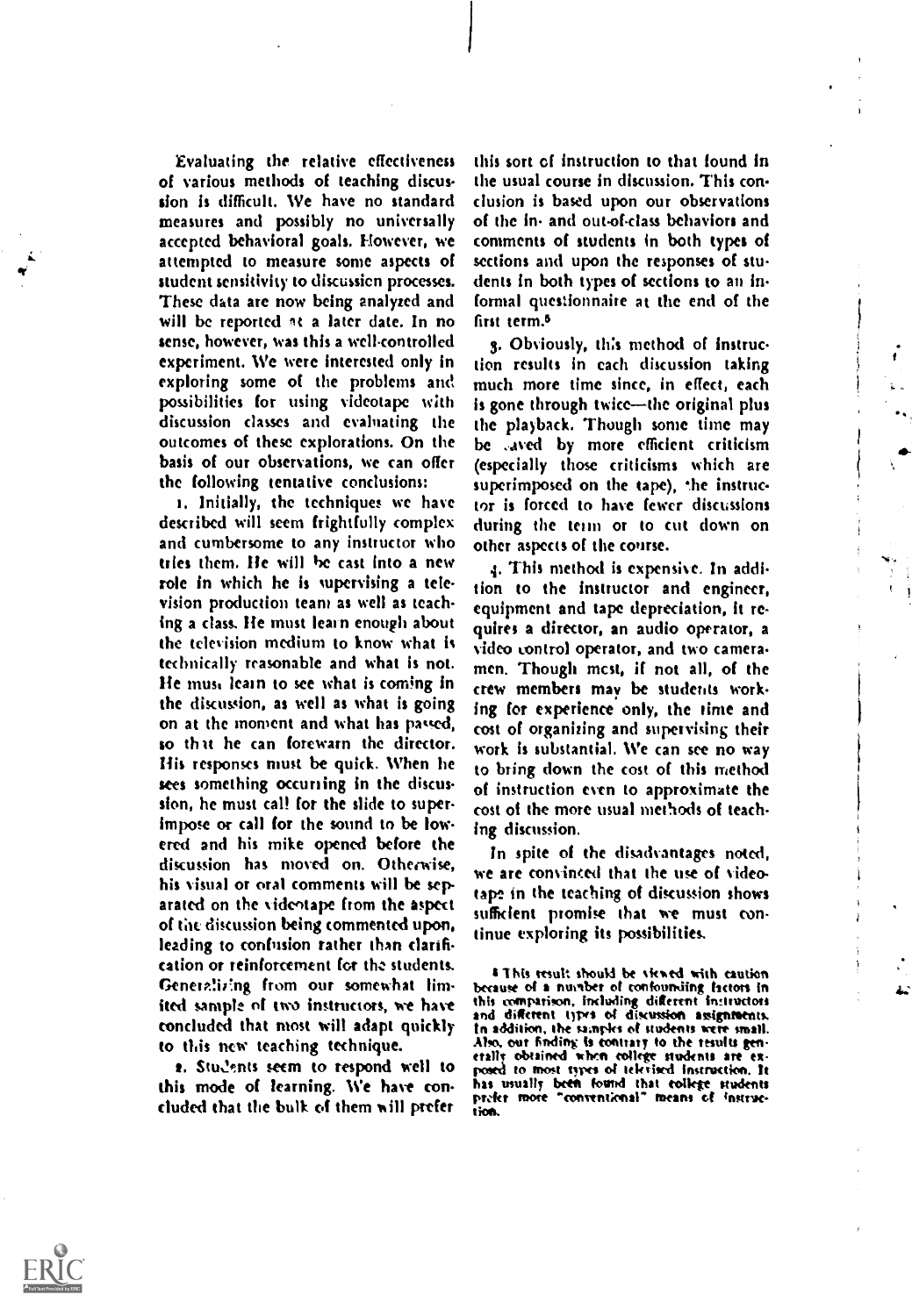Jame: W. Gibson

#### III. USING VIDEOTAPE IN THE TRAINING OF TEACHERS

TWENTIETH century technology has made it feasible for teacher training institutions to purchase and use television and videotape recorders as a primary instructional aid in preparing elementary and secondary school teachers. Persons familiar with videotape recording commonly list as its advantages: (1) comparatively low cost, (a) immediate opportunity for replay of tapes, and (3) almost indefinite tape re-use capability. Experimentation with videotape in teacher education has been limited, but Popham reports that on tests evaluating the effectiveness of several media approaches the highest scores were made by subjects exposed to videotaped instructional stimuli'

Despite the demonstrated utilirations of videotape recording in teacher training programs<sup>2</sup> its potential uses in speech teacher education have not been discussed. This paper attempts to identify and evaluate selected methods for the use of the medium in teacher education.

)-teaching. The teacher training program can effectively integrate videotape recordings when it operates in micro-teaching situations. Micro-teach-

James W. Gibson (Ph.D., Ohio State University, 1968) it Associate Professor of Speech and Dra-<br>math Att. University of Missouri.

I.W. James Popham, "Instructional Video Model Tapes in Teacher Education," AP Communics.<br>1:00 Review, XIV (Fall 1966), g31-376. r See Herbert Schueler, Milton Gold and among in

froxing Teacher Training and for Improving SITUMCI<br>Measures of Student-Teaching Performance--<br>Phase 1, Improvement of Student Teaching, 199000<br>U. S. Office of Education, Grant No. 730033 19900 (New York: Hunter College, 1964), and James M. - "Micro-T<br>Cooper and Thomas Stroud, "The Stanford - Training Micro-Teaching Clink, 1966" (Stanford, Cal. - Ba<br>ifornia: Stanford University School of Educa- - T1<br>tion, 1966), 21 (Mimeographed). - - - A1

ing is a scaled down teaching exercise in which a small unit of material, perhaps five to seven minutes in length, is presented, recorded, and subsequently critiqued.

The teacher of a methods course in speech may have students prepare a five to seven minute teaching unit on methods of support for main ideas. Their presentations are recorded on video tape and rerun immediately for their ob. servation. Replaying of the recorded micro-teaching experience is most efficient when during the follow up the supervisor points out one or two specific behaviors warranting comment.\* The probability of improved student performance is increased when students reteach the same unit a short time later, integrating the suggestions offered by the instructor.

Convincing evidence of the effect of micro-teaching appears in the Ste "ford University research which reports that micro-teaching performance predicted subsequent classroom performance.<sup>4</sup> It is possible to integrate the micro-teaching approach suggested for any of the units typically developed in the speech methods course, units ranging from voice and articulation to parliamentary procedure.

Model teaching tapes. It is widely agreed that performance models are among our most effective teaching instruments. As teachers of speech, we in-

<sup>2</sup> Cooper and Stroud, o*ft. tit.*<br>IRobert N. Bush and Dwight W. Allen, -<br>"Micro-Teaching. Controlled Practice in the Training of Teachers" (paper read at the Santa Barbara Conference on Teacher Education of The Ford Foundation, Santa Bartara, California,<br>April 30, 1964).

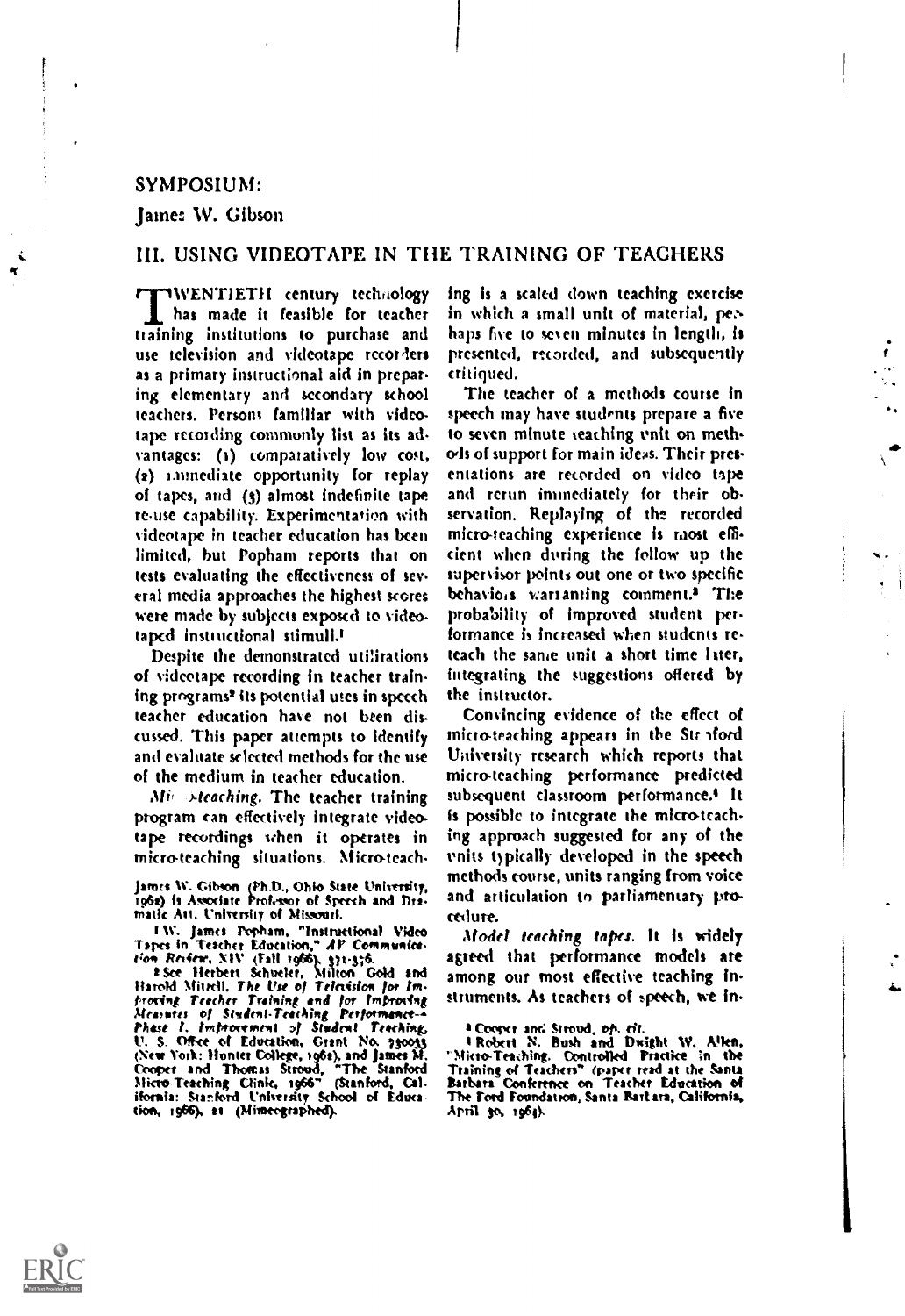struct our students to read speeches acclaimed as classics. The preparation of teachers can follow the same general route. When a student micro-teaches a unit in an unusually effective and creative tnanner, his performance should be extracted from the video tape and preserved for replay to methods classes in succeeding terms. Following this procedure for several quarters or semesters results in the development of a library of model per fot nnnces, and the instructor may use the tapes to illustrate  $\ell n$ effective meti.)41 of teaching oral interpretation, or any of the other units included in the methods course.

Eater training. Studies of the rating of speeches have demonstrated that the individual tends to be unreliable, whether compared with other raters or with himself over a period of time. Progiams for rater training hare been limited to only two investigations.<sup>6</sup> Both studies Itave implications for the use of video taped model communications in training teachers to judge student speaking performance. Student speeches in an introductory speech course may be tccorded and these recordings then edited and scored by a group of speech teachers or by the insttuctor himself. The model tapes for rater training would posses, greater validity if several speech experts participated in the evaluation process. The instructor should retain three groups of speeches. representing models of "good," "average," and "poor'. speaking, and subsequently use them as training devices. A minimum of three tapes in each got/ will suffice for training purposes. The instructor should select one of

\$See John iVaite Bourn, "Training Speech Raters With Films," Speech restful, MI

(September 1954), its -egt, and Robett J. kib-<br>kr and Larry Barker. "Training Raters Through<br>Video Taped Instruction" (paper read at the<br>Speech Association of America Contention, Los<br>Reech Amociation of America Contention, Angeles, California. December 27. 1967).

the taped speeches rated "good," one rated "average," and one rated "poor" to project for the class. During the showing of each of the tapes the instructor should stop the tape when a behavior critical to effective communication Is exhibited by the speaker. When the difficulties occur, the instructor should describe the nature of the problem and relate It to total speaking performance. Both positive and negative behaviors should be identified. After students have observed the dace tapes of speaking performance and have been exposed to expert evaluative comments on the speeches, they should be required to engage in the rating of speeches themselves.

Another set of taped speeches could be presented to the class and the students might then be directed to rate each of he three communications, using an experimentally validated speech rating instrument, such as the Price' or Gilkinson and Knower' scale. After student rating, the tapes should be replayed with accompanying instructor evaluation of the speaking behavior. Student ratings of specific categories of speech behavior should be examined, aid students whose ratings vary significantly from the evaluations rendered when the model tapes were selected should receive appropriete attention and insliuction from the teacher of the methods course.

7 raining in criticism. The previously described tapes of speaking performance also might be used for twining in speech. criticism Thorough discussions of the principles of reinforcement and learning psychology should precede any student participation in criticism. After



asvilliarn K. Rice, "Detixation of a Rating Scale for Public Speaking." Unix-rsity of Wis-<br>consin. Communication and Public Add<del>iem</del><br>Experimental Laboratory, JR-oo4, April 1961.<br>. . . . Craig Baird and Franklin H. Knower. General Speech (New York: McGraw-Hill, 1963). P. 14-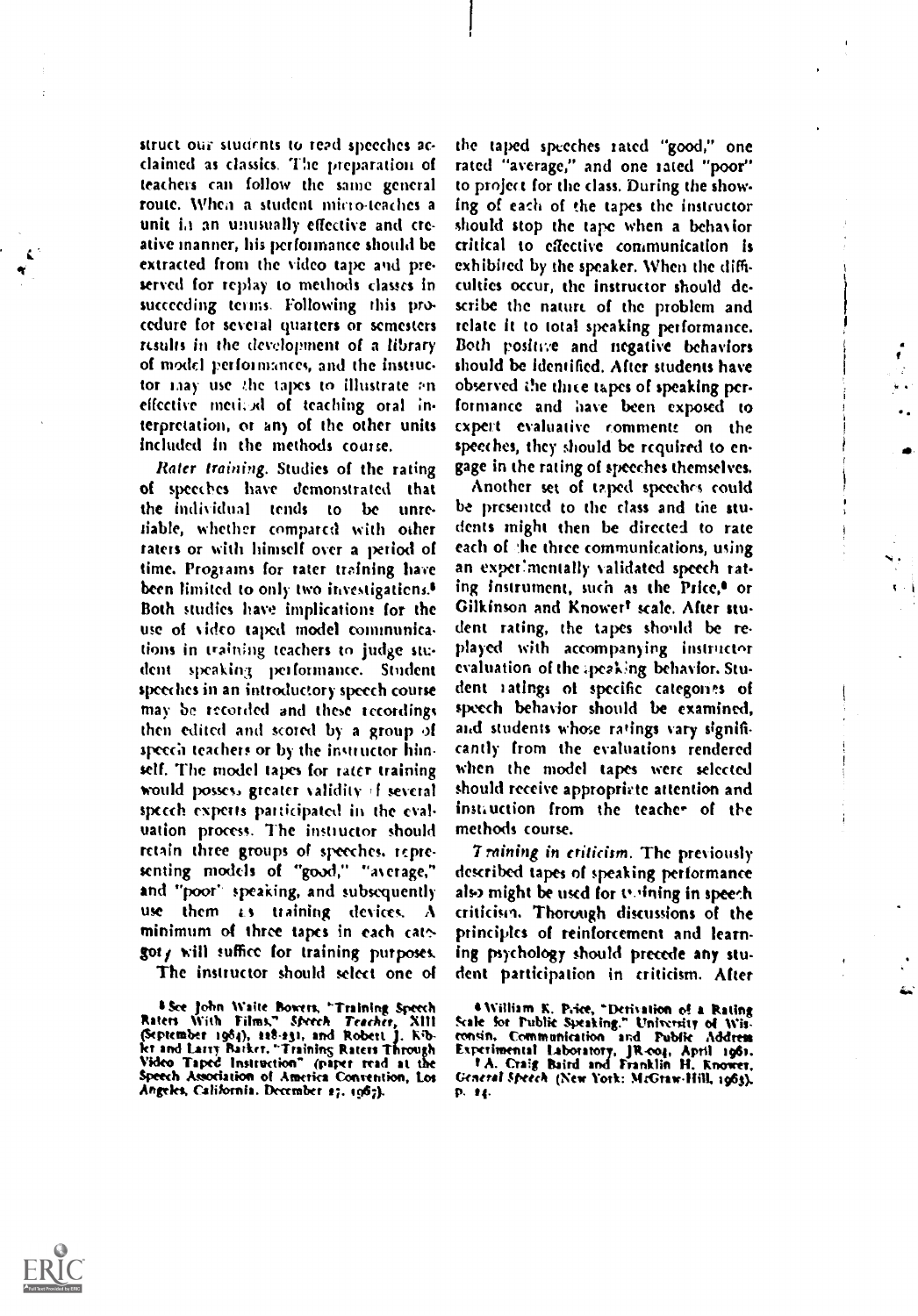rating the "model" speeches, each student should be directed to present art oral critique of the speech. Student enthusiasm for critiques of taped speeches may be limited because of the student perception that the perfonnances are merely laboratory specimens. This dimculty may be reduced if the instructor assumes the role of student speaker during the evaluation period. Because student reactions to speech classroom criticism are reasonably predictable, the role playing instructor should raise the types of questions, comments, and objections typically introduced by student the replaspeakers when performances are evaluated. Thus, a more realistic training situation for the prospective teacher could be developed.

Verbal Interaction Training. The query of Amidon and Hunter, "Why is it that teachers tend to do most of the talking (about 7o per cent in the average classroom, according to Flanders),"\* is relevant to instructional im-

8 Ednard Amidon and Elizabeth Hunter, Improving Teaching The Analysis of Classroom<br>Verbal Interaction (New York: Holt, Rinchart - instructe<br>and Winston, 1966), p. a. civing Ned A. Flanders. - analysis<br>Teacher Influence, Fubil Attitudes and Achieve. - analysis<br> ment, U. S. Department of Health, Education.<br>and Welfare. Office of Education. Cooperative<br>Research Meingraph no. 12 (Washington, D. C.). C. S. Government Printing Office, 1965).

provement in speech. Tea.hers of speech, as well as instructors in other disciplines, are probably unaware of their own classroom verbal behavior. The extent of this problem in intern teachers may be reduced using an adaptation of the Amidon-Ifunter technique. During the micro-teaching situations, the role played classroom interaction (studentteacher question and answer activity) could be analyzed using the Flanders Verbal Interaction Category System, or another method for interaction analysis. After the micro-teaching unit has been taped, should involve instructor identification of the nature of pupil and teacher talk. This Identification also should involve suggestions, by the instructor, of the type of questions which would stimulate interaction, the type and timing of teacher approval or disapproval of student behavior, and identification of situations where teacher initiated ideas are appropriate.

It should be remembered that the objective: in replay of micro-units must be clearly delineated in the mind of the instructor, because replay for interaction analysis requires frequent comments while criticism of general teaching techniques is most beneficial if only a few critical behaviors are identified.

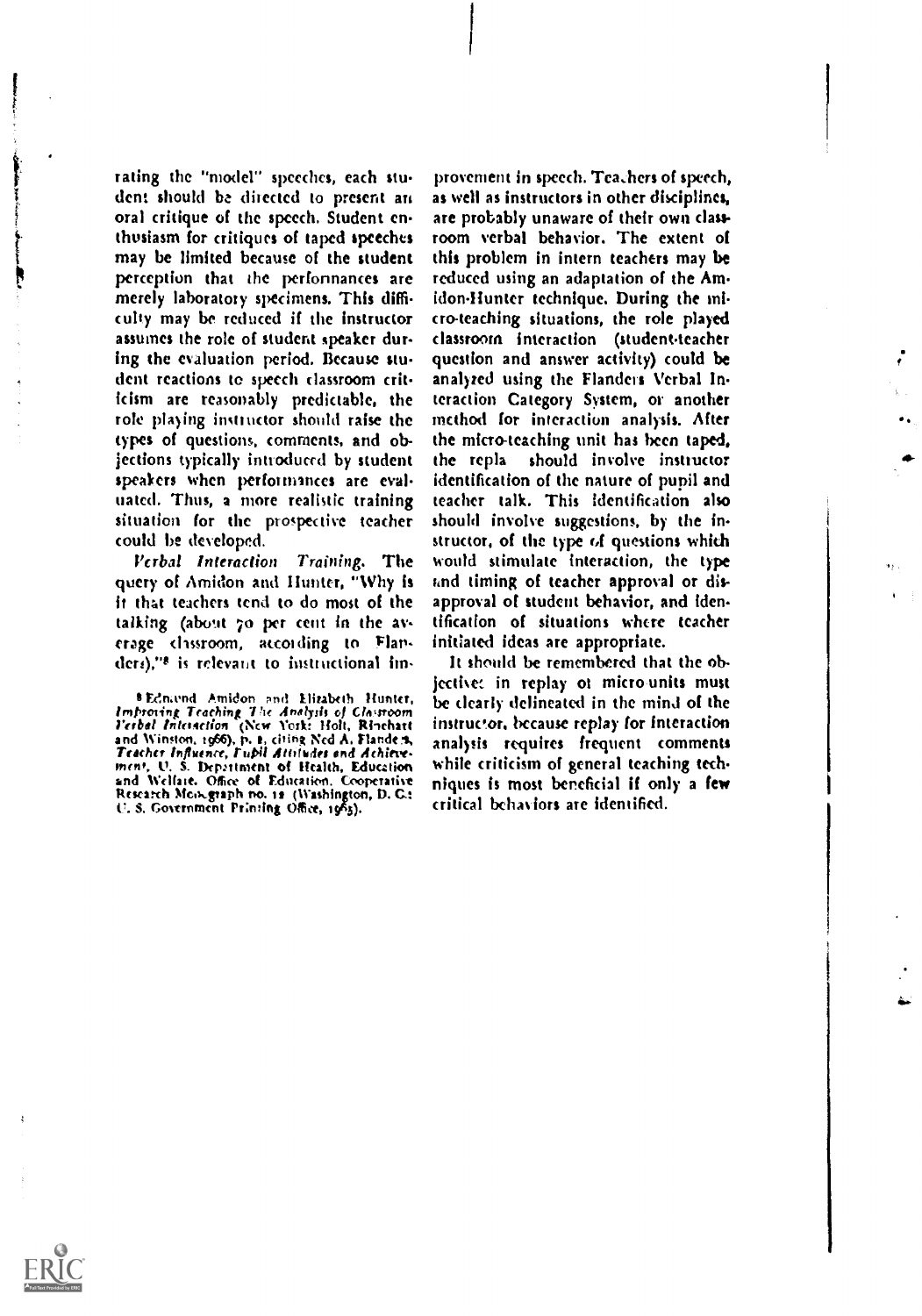# Donovan J. Ochs

## IV. VIDEOTAPE IN TEACHING ADVANCED PUBLIC SPEAKING

N the book entitled Learning by Television, which was recently published by the Fund for the Advancement of Education, the authors ask, "After more than a decade of intensive effort and the expenditure of hundreds of millions of dollars, has television made a real impact on America's schools and colleges? Has it made a worthwhile contribution to education? The short answer to such a sweeping question would probably have to be no."<sup>1</sup> Elsewhere in the book the editors indicate that part of  $\epsilon$ . problem can be laid at the feet of  $\triangle$   $\Gamma$ V stations which are run by administrators who are broadcasters rather than educators.

In 1965 the International Research Associates were commissioned to conduct a survey of attitudes toward televised instruction among teachers, administrators, students, and parents. One significant finding of this study disclosed that college teachers were more averse to instructional television than any other professional group, and college students had the most negative attitude of all groups surveyed, disliking most of all the lack of contact with the teacher in the typical instructional television situation.2

It is unfortunate indeed that a communication gap should and, in fact, frequently does exist between the classroom

teacher and the personnel in charge of instructional television facilities. It is difficult for a teacher, unversed in the capabilities and limitations of the television medium, to know how to use this instructional tool. The purpose of this article is to share several years of experiences in using a television unit in an advanced public address course and to encourage secondary and college teachers to experiment with television in their classrooms.

Three years ago, student interviews and questionnaires revealed that, for the most part, students perceived the advanced public speaking course as "giving more speeches, sometimes of different types, to a different teacher." Although different emphases--primarily, oral style, audience and message analysis, and the non-verbal dimensions of interpersonal communication--were stressed in assigned reading, lectures, 2nd discussions, the students apparently perceived few significant differences between the first and second courses in public speaking. To remedy this milieu the TV unit was developed in conjunction with the Educational Television Department.

After several discussions with the ETV Chairman, Charles Nearing, and the studio manager, James B. Williams, we decided to move the students from their assigned classroom into the studio for the videotaping and playback sequences. The equipment which we used consisted of an EMI camera equipped with a 10:1 Angeno Zoom Lens, an Ampex 7000 videotape recorder, and a 27 inch modified Setchell-Carlsori monitor.



Donovan J. Ochs (Ph.D., University of Iowa,  $\mathbf{L}$ 1966) is Assistant Professor of Speech, University the VIC<br>of Iowa. In this article the author reports on a The e<br>project he carried out at the University of Cal. 1 formia--Davis.

<sup>1</sup> Learning by Television, eds. Judith Murphy and Ronald Gross (New York: The Fund for video<br>the Advancement of Education, 1966), p. 9. 2 ibid., P. 9.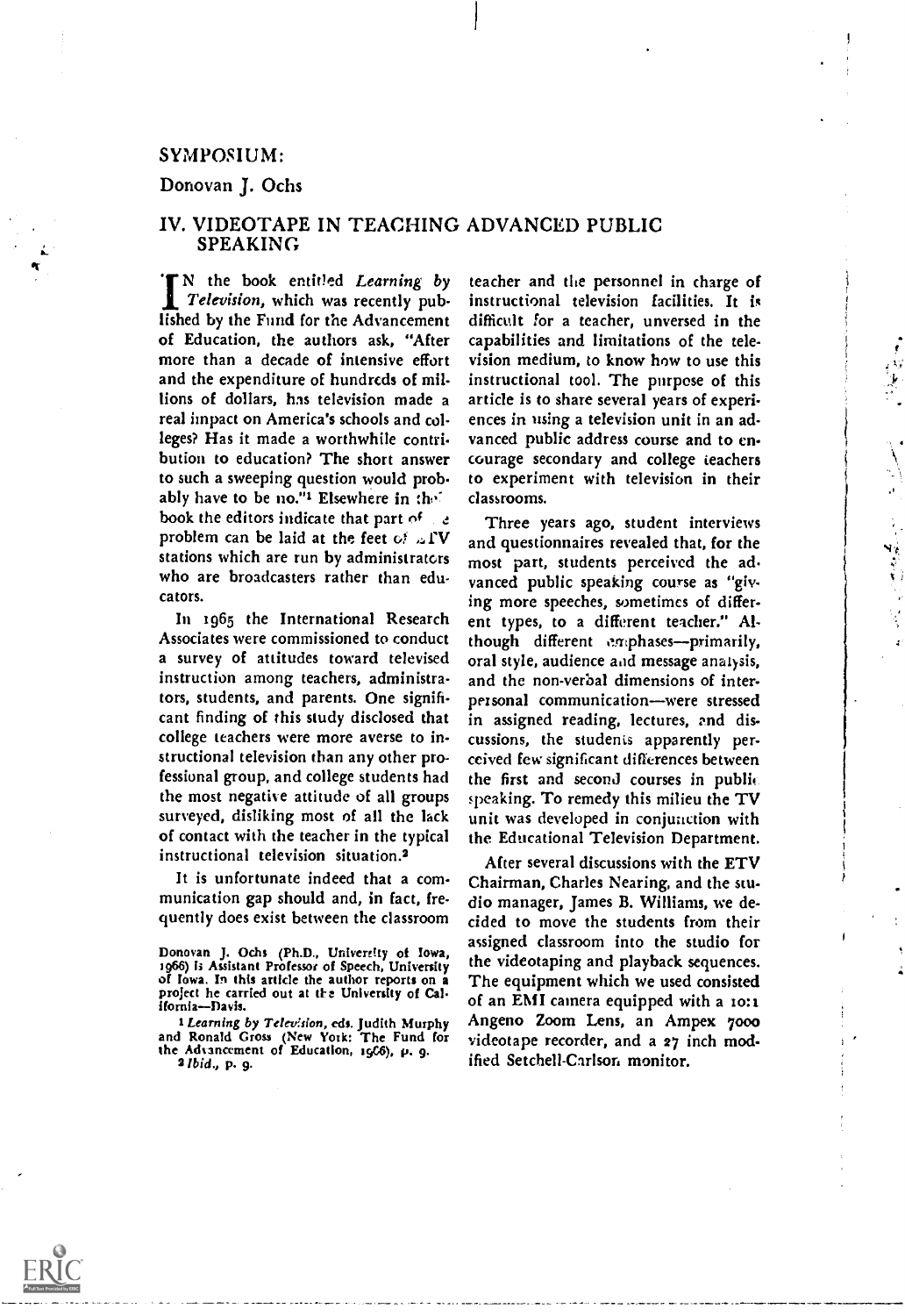The planning phase of the unit was based upon the following principles:

(1) An instructional unit is best evaluated in terms of the intensity and durability of the educational experience itself and not in terms of efficiency. In other words, one meaningful classroom learning experience was considered superior to a number of mediocre efforts despite the number of class hours involved.

(2) Immediate reinforcement, positive or negative, is generally more lasting than delayed reinforcement. Reinforcement theory would suggest that a more enduring behavioral change occurs if the reinforcement (positive or negative) takes place as close to the behavior as possible. In other words, a student speaker should be critiqued in some fashion immediately after he speaks. Such is the nature of the speech act in the classroom setting, however, that most students are usually not receptive to oral criticism immediately after completing their assigned speech. Written criticism, if prepared during the speech, is frequently undesi:able since the critic must tend to his writing and miss portions of the speech. If prepared after the speech, the opportunity for immediate reinforcement is lost.

(3) Of the three loci of classroom criticismi.e., the instructor, a classmate, or the speaker self-generated criticism is most effective in producing desired behaviors. Carl Rogers, for example, would argue that self-discovered and self-motivated behaviors are, In the long run, the only ones which produce significant changes. A. S. Neill, founder of Summerhill, ha. demonstrated that students learn more quickly when the need to learn is experienced.<sup>8</sup>

(4) Fear of a new experience can be largely eliminated by removing the penalties for possible failure. Stated as an objective, therefore, each speaker should experience the need to analyze in depth his particular audience, his message, the messages of others, and perceive the approximate impact of his non-verbal communication habits.

Early in the quarter the class was assigned an eight to ten minute informative speech to be videotaped on a specific date. Each student could use a speech given previously in another course or prepare a new one. To reduce initial

S A. S. Neill, Summerhill: A Radical Ap-<br>proach to Child Rearing (New York: Hart Publishing Co., :96o).

anxiety the student was told that his presentation would not be graded. Each student, however, prepared a written self-analysis after his speech was videotaped. When the playback sessions were completed some days later each student prepared a second self-analysis, compared the two papers; and these, in turn, were graded.

Between the time of the initial as signment and the videotaping, lecturediscussion sessions reviewed principles of informative communication. Also, suggestions were made about adapting to the studio situation. All the student speeches were videotaped with the entire class present in the studio before any discussion of the presentations took place. Each was encouraged to take notes and make written observations of the communication practices which he observed in his classmates. Students seemed more comfortable and less distracted with the camera positioned behind the live studio audience rather than else<sup>t there.</sup> This enabled the speaker to react to visual feedback from his classmates and they, in turn, were not disturbed by watching the camera or the monitor.

By operating the camera myself, I could magnify or minimize strengths and weaknesses of non-verbal messages depending on the size of "shot" I used. For example, note card fumbling or distracting hand gestures, stiffness, distracting mannerisms, excessive reading of notes, could be forgiven with a "shoulder shot" or retained for later viewing with a "full shot." The speech teachercamera operator, thus, can judiciously write an electronic critique which, in itself, is non-verbal.

Since the verbal message was also recorded on the sound track it was possible to preview the tapes and prepare suggestions before the playback phase. The instructor's written critique could

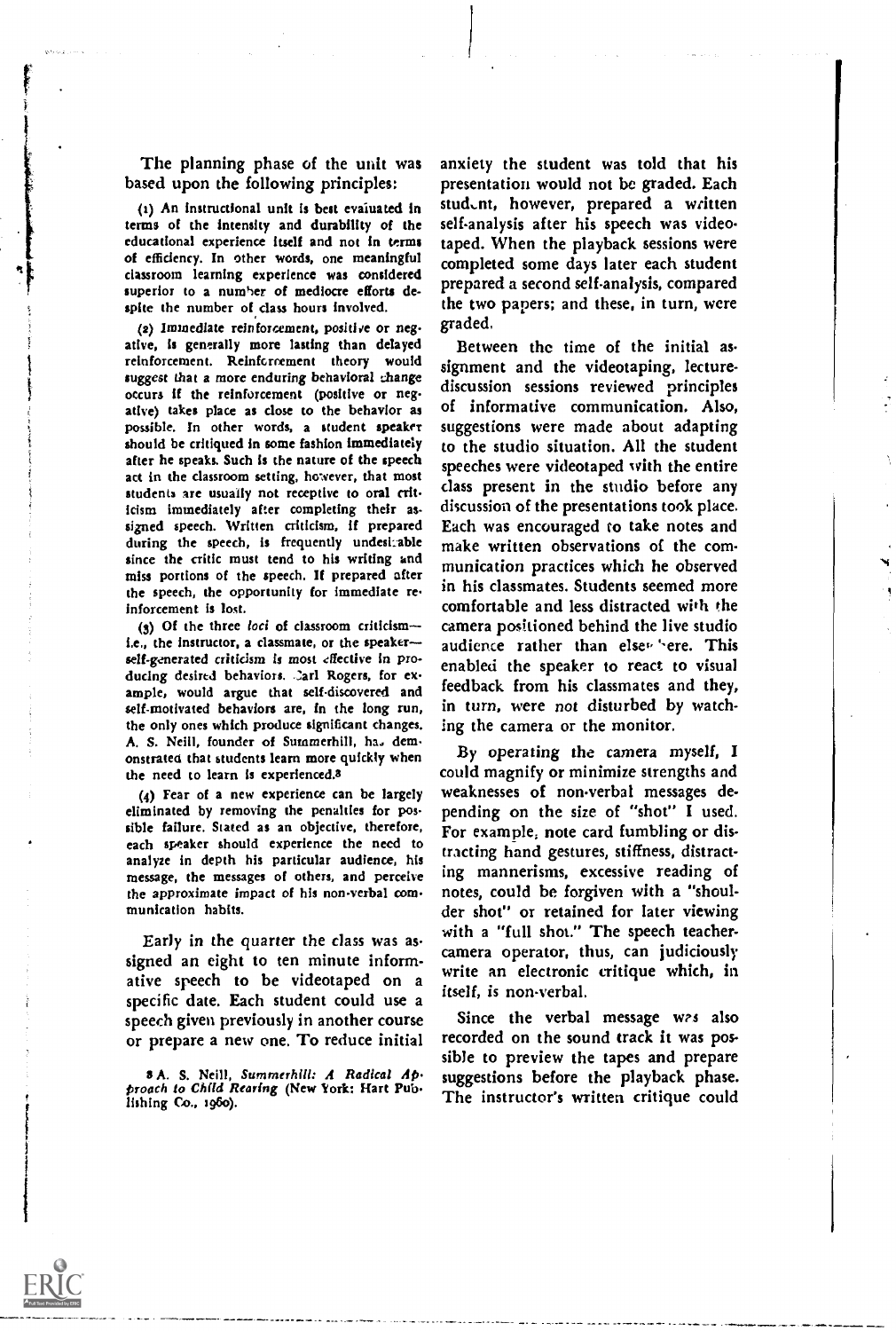then focus on such aspects as pitch, loudness, timbre, variety.

To encourage each student to improve his listening abilities I required five or six students to serve as "paper critics" for each playback, while the remainder of the class served as oral evaluators. The suggested format for the written criticism was brief: What one aspect of good speaking did you observe? What specific advice can you give to improve this speech? Other helpful suggestions? The paper critic, were given two days to complete their written reactions, which were graded and returned to the speaker. Open-ended questions such as these tended to produce a varied and mixed qualitative response. Not only did the responses serve a diagnostic function in that the instructor could learn what the student already knew about the principles of effective communication, but this device also encouraged the student to learn theoretical material. The nature of this critical task enabled the student to apply his lecture notes and the relevant theoretical material in his textbook.

Numerous instructional options existed during a playback sequence. Excellent portions of a student speech could be re-played for minute analysis and comment, oral style could be discussed, weak phrasing or structuring could be singled out, audience reactions could be verified as the speech moved from topic to topic, and, if desired, the teacher could be explaining a theoretical concept to the class while the monitor was playing back an audio-visual illustration.

In order to evaluate and improve the instructional unit a student feedback questionnaire was used as the concluding phase of the TV unit. On the basis of student responses the following tentative suggestions seem in order:

1. Repeating the same speech would be profitable if the speaker could incorporate the critical suggestions he received then confront a different audience.

2. The threat of social disapproval was negligible. Student reactions indicated that since the unit was conducted as a laboratory learning experience, as opposed to a classroom competitive exercise, they were able to focus their attention or the principles of communication without worrying about grades.

3. Nearly all of the students agreed that it was beneficial to watch the playbacks of the entire class since this provided an opportunity for them to check the accuracy of their initial observations and written criticisms. Furthermore, student speakers wanted their classmates present during the videotaping sessions in order to learn from each other.

4. Most students oid not believe that using a speech given previously in another course was beneficial. This finding tended to indicate that they had learned the importance of adapting their messages to their audience and the situation. And, since both the audience and situation were now to the students, their messages, to be successful transmissions of thought, needed to exhibit adaptation.

5. When asked what specific principles of communication each had learned, nearly all students responded the necessity of audience analysis, precision in the use of language, and the need for careful preparation and rehearsal. The advantage of a student viewing himself several days after his live communication did seem to lend greater objectivity to his own self judgment. Defense mechanisms, false modesty, and inordinate ego-involvement were quite useless and unnecessary when the student was confronted with the playback of his own communicative act.

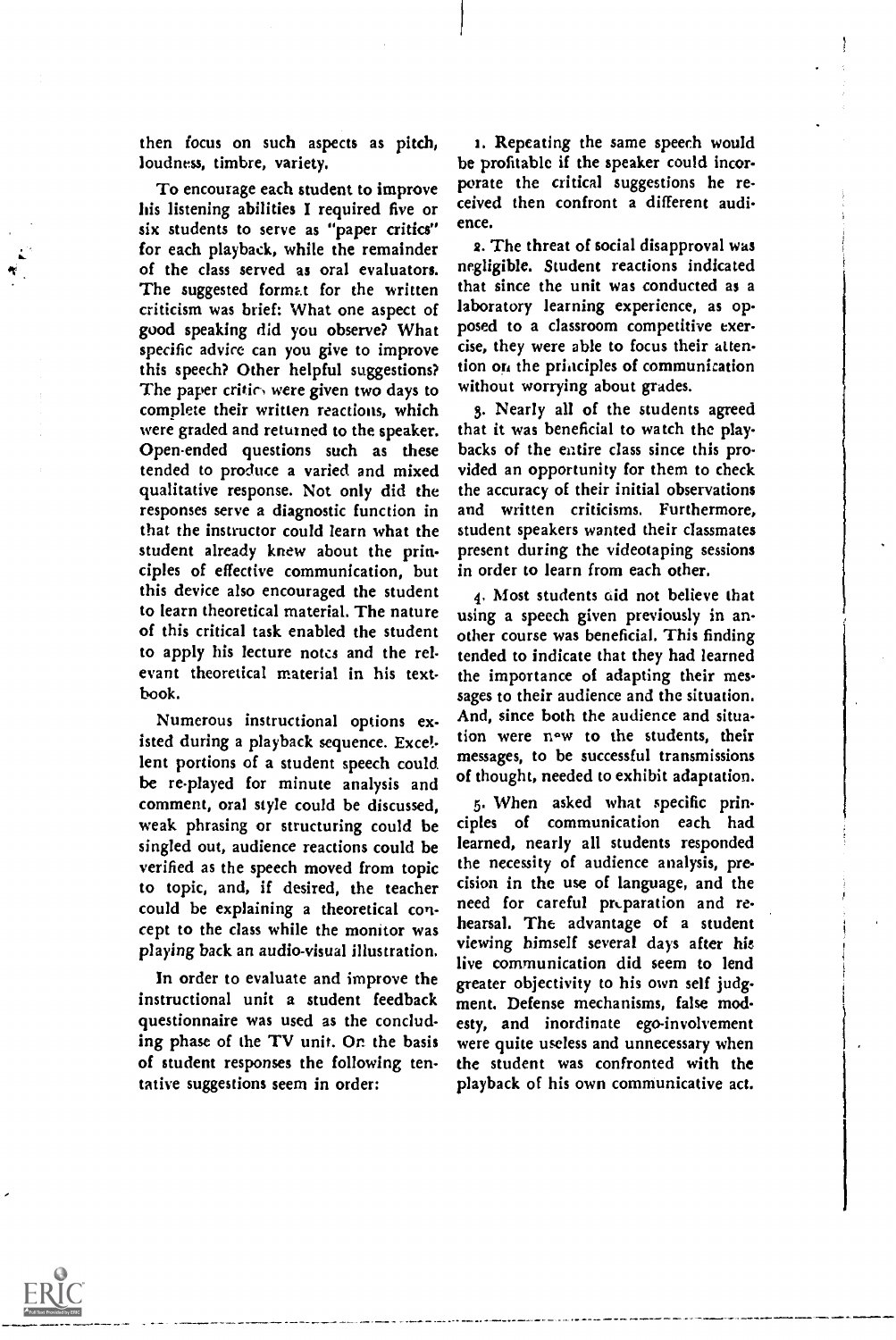# R. V. E. Reynolds

# V. VIDEOTAPE IN TEACHING SPEECH IN A SMALL COLI,EGE

T least twice and sometimes weekly during the past four semesters, every student enrolled in a speech performance course delivered his speech before the video camera and then viewed his presentation. Some 1800 students at Loras College have taped and replayed nearly 25,000 speeches on our videotape recorder.<sup>1</sup> Tha: is what we set out to do when we purchased our VTR equipment; that is what we have tried to do since; and th's is how we have gone about the tasl..

We have noted that a speaker who views himself on television can experience a sense of achievement in seeing how well he has performed, a sense of embarrassment in seeing how poorly he has spoken, and sometimes a sense of utter amazement at simply seeing and hearing himself. These may be desirable though admittedly limited goals. And these are often our major goals for a student's first video recording. More often, however, we attempt to design our video assignments around goals of appropriate platform behavior, effective use of visual aids, or direct and dynamic audience contact. For the purposes of comparison, we may make an expository assignment late in the semester similar to one given and recorded earlier in the course, so that signs of growth and promise, areas of persistent trouble, and an occasional new problem are more easily recognized. And we attempt to

The Speech Department has four faculty mem- bers.

use the video sessions to teach the student standards for analyzing and criticizing oral presentations. But perhaps one of our most importaw. aims is to provide the student with an image of himself as a speaker which is closely related to that which his audience sees and hears, a real image which he can evaluate more objectively and can compare with other speakers more meaningfully.

Although videotaping sessions offer educational advantages not readily provided by other teaching aids, we did not want the taping experiences to be so much "special events" as we wanted them to be natural, integral speaking assignments.

To create an unstudio-like speech lab which would retain its classroom character, we equipped a classroom with acoustical ceiling tiles, sound deflecting walls, and excellent overhead lighting. We added enough armless chairs to accommodate our largest speech class. In the front center we placed a regular classroom lectern and a microphone on a stand.2 In a front corner, facing the rows of chairs, we mounted our 23" television monitor. Among the chairs, we positioned our television camera. On a long table across the rear of the room, we arranged our video tape recorder, g" television monitor, domestic and foreign recording tapes, and master electrical switches. Thus, the class members

R. V. E. Reynolds is Instructor of Speech, Loras 2 The speech lab equipment consists of a College, Dubuque, Iowa. College, Dubuque, Iowa. College, Dubuque, Iowa. College has a student body of 1600. sistor monitor, a Concor Carlson 2100-SD monitor, a 9" Panasonic trantelevision ca:aera, and a Concord VTR-boo solid state video tape recorder.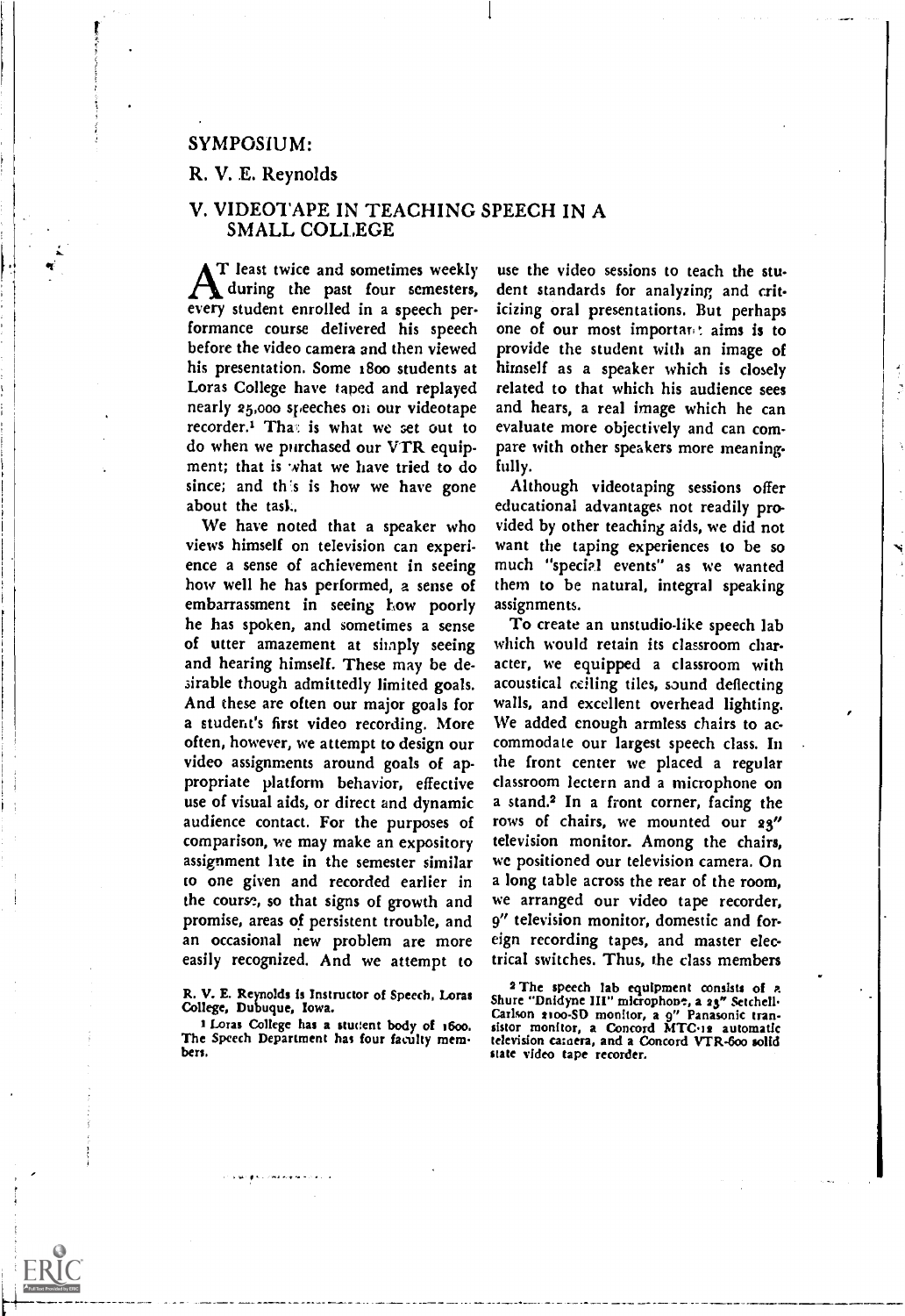sit in a mass of chairs, the speaker faces his live audience, and the instructor sits unobtrusively in the rear of the room writing his critique and pushing a few recorder buttons.

The student's first videotaping experience occurs early in the semester, by the second week of class, and is usually his second speaking assignment. We mention that the speech will take place in the speech lab, will be videotaped, and that afterwards the student will be able to see and hear his own performance. We briefly suggest some of the advantages to be gained from the procedure. If questioned about clothing for the television appearance, we reply that whatever is worn that day will be suitable. Our aim is to prepare the student for the assignment but not to add significantly to his apprehension and stage fright problems. For subsequent video appearances, we are more explicit in what is to be attempted and expected. We try to extend the lessons of previous tapings and may give the student criticizing duties while he is listening and observing.

Our regular classroom procedure for speaking assignments is to hear oneto five-minute speeches for one to three class periods. We may comment orally after every few or after all the speeches. We do write critiques on an lysis sheets for each speaker, giving each student his copy of the written remarks, and filing a duplicate copy for later conference use. During his listening time the student initially notes the more obvious weaknesses and strengths of speakers, and later he writes detailed analyses of his speaking colleagues.

In the videotaping sessions, we continue these practices with only minor alterations. We prefer to record all the students in a class for a given assignment before replaying or criticizing any one speech. Since one shot appraisals of a speaker's performance can be too stringent or too charitable, we feel that an overnight break increases the probability that our evaluations during replay will be more balanced and thorough. Too, we may mention and draw attention to what a speaker and other speakers will do as we have already seen and heard those speeches and have written criticisms of them. Since the student speaker is limited to a small area adjacent to the lectern and microphone, and since the camera adjustment is set for the class period, we have few engineering or directing details to be concerned with other than threading the videotape and getting the equipment functioning properly. Hence, we continue our practice of writing individual critiques of each speaker while he is talking live, making a special note of the tape counter setting when the student begins his speech.

For the speaker the camera is just another member of the live audience before him. He is not distracted by any bright lights, or roving camera, or hot monitor. During live speeches, the large, classroom-size monitor is dark, so that the listening student tends to his observing and criticizing the presentation. After some training in evaluating speeches, a student may be asked to write an analysis of his own speaking immediately after he has been videotaped but prior to viewing any playback; he will use his analysis when he sees himself as a speaker during replay.

Playback sessions are handled variously, but generally we will begin by reviewing the main objectives of that particular assignment. The student then watches himself and his classmates on the large, classroom-size monitor. We usually reduce the audio volume during replay so that our running comments

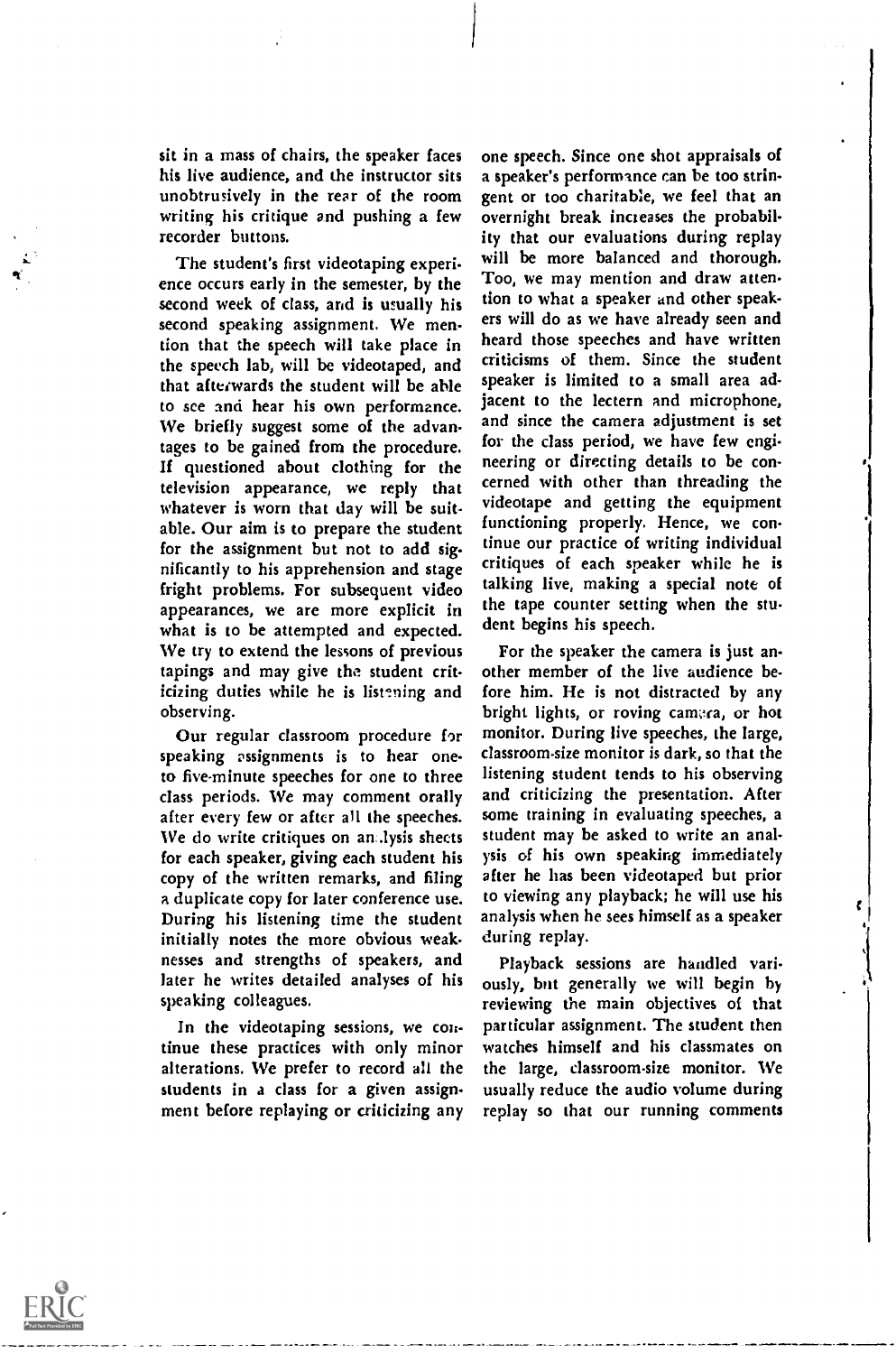can be heard more easily. We may comment intermittently, or we may dub the tape's audio track; we will base our remarks on what we have previously observed and written on the performance, plus whatever else seems relevant and helpful. Some of our comments are directed to the student whose image is before us to emphasize what we have already written on his analysis sheet. Some of our comments are for the instruction of the class as a whole. We may stop the tape for a fuller explanation of what is or is not occurring. We may go back and repeat some portion of the tape. We  $rr$  y skip ahead to view and comment on selected moments of each speech. Whether he is eye-minded or ear.minded, the student who sees and hears himself and simultaneously hears commentary on what he is doing or how well he is doing it, more easily identifies his personal practice with the general theory of speech making. Too, he does more than merely half-believe our postspeaking comments.

During replay the student is free to comment or to ask questions regarding the behavior on the screen, and he often does. At the end of the replay, the student may enter into the general discus. sion about the assignment, about the performances, about the criticisms, or about the videotaping experience. These discussions immediately following replays are usually lively, immensely popular, and—we hope—somewhat helpful to the student. Student opinion of the video experience is highly favorable, and the student is likely to demand even more video time. He seldom misses a speech assignment scheduled in the speech lab.

A student may also request additional viewing of his own speaking. He may use the video equipment for practice. Our care and maintenance system is simple. We keep a log of every use of the videotape recorder, noting when the instrument is used, for how long, by whom, and any trouble which may appear. For statistical purposes, we also indicate how many students are involved. Often we detect potential trouble before it grows too big. When a problem does develop, our log provides information in depth. Since the VTR is especially sensitive to dust and dirt, we keep all our equipment covered (a plastic drop cloth) whenever it is not in use. Every hour during use, we depress the automatic head cleaner button, and after every eight hours of use, we clean all rotating heads with a commercial head cleaner. Although the manufacturer claims portability as a feature of our VTR, we have yet to move any of the equipment out of the speech lab. A master on-off electrical switch helps us to keep every piece turned off when not in service.

As more money becomes available, we hope to add to the equipment in our speech lab: a zoom lens attachment, a dolly for the camera, and reels and reels of recording tape. We want to collect sample speeches, records of the best speeches, illustrations of ineffective presentations.

Eventually we want to give each student his individual reel for recording and viewing his performances. And we might even dream of a speech center with several well equipped speech labs.

When we purchased our first piece of equipment, we determined three objectives: 1) simplicity and ease of use,  $\epsilon$ ) effective use of the aid as an integral portion of our speech performance courses, and 3) diverse and extensive use of the aid for enhancing oral presentations. And that is how we have gone about our task.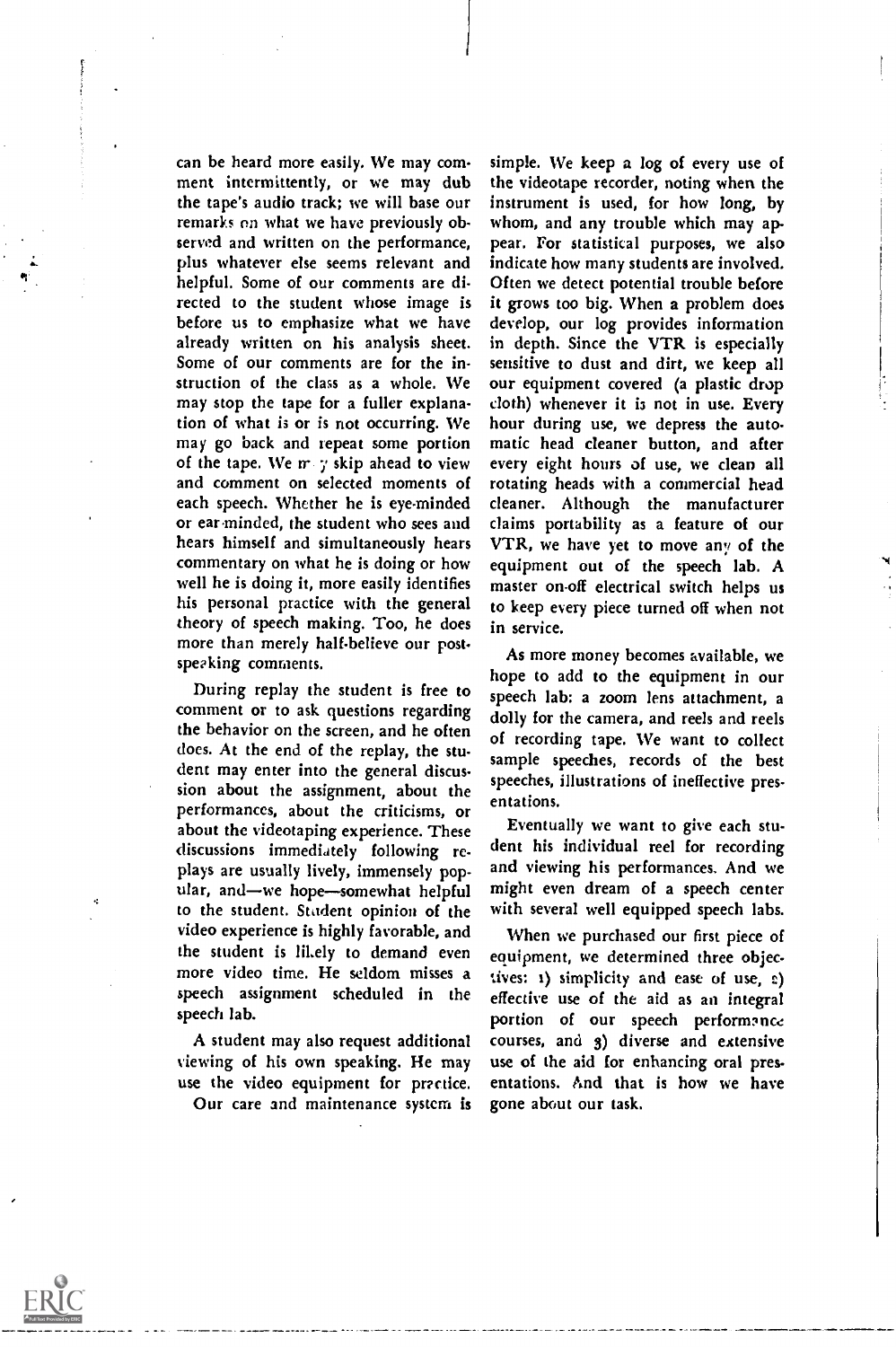# Adeline Gittlen Hirschfeld

# VI. VIDEOTAPE RECORDINGS FOR SELF-ANALYSIS IN THE SPEECH CLASSROOM

PON viewing himself on the television screen a typical student re acted: "You discover things about yourself you want to start changing, and maybe, also things that are better than you thought."' Videotaping is a logical extension of the speech teacher's long advocacy of audiotape recordings for student self-analysis. The added visual dimension permits the student to see the effect of his projected personality, thereby relieving the teacher of the often difficult responsibility of pointing it out to him. Motivation to improve is thus transferred to the student himself.

These observations are the results of testing videotape recorders at Wayne State University in a 1964-1965 study made under an NDEA Title VI grant. Answers were sought to the following questions: (1) Is videotaping worth the investment of time, effort, and money? (a) How objective are students in evaluating themselves? (3) Is there any advantage in using classmate evaluations, and how accurate are they? (4) How early can these diagnostic recordings be made? (5) Can the average beginning speech student bear the possible trauma not only of facing a TV camera, but also of seeing and hearing himself in the presence of his fellow students?

Procedures. Five sections of randomly selected speech students taught by three

different instructors were videotaped as they delivered one and one-half to two minute extemporaneous speeches describing vividly remer bered personal experience. By trial and error, time-saving and relatively tension-free procedures were developed, and twenty or more students were easily recorded in a fifty- minute period.

The placing of the initial recording varied: two groups were videotaped in the second week of the semester and three were delayed until the seventh week. In playbacks students evaluated not only their own presentations but other students' speeches as well. Each speech was viewed and scored immediately on a rating chart during a replay of the audio portion (for recap of possible missed details).

In a 1939 study of audiotape selfanalysis, Clarence Nystrom and Roberta Leaf found that merely listening to recordings effected no more improvement than not using them at all, and suggested that students require assistance in identifying speech assets and faults.2 Accordingly, a speech rating chart was developed for the present study using descriptive questions on sixteen accepted speech criteria (see Table I) plus a general rating. Since videotaping is directed toward improvement of delivery, the chart was heavily weighted in this item.

The rating chart also included two open-ended questions on personality, so that speakers could learn about any

Adeline Hirschfield (Ph.D., Wayne State Uni- versity, 1965) is Assistant Professor of Speech at Oakland University.

<sup>1</sup> Student quotations are drawn from a 2 Clarence<br>Fall 1967 experience at Oakland University "The Record<br>using a Sony videotape recorder in the speech vice," Quarter<br>classroom.

<sup>2</sup> Clarence L. Nystrom and Roberta Leaf, "The Recording Machine as a Teaching De- vice," Quarterly Journal of Speech, XXV (October 1939), 433438.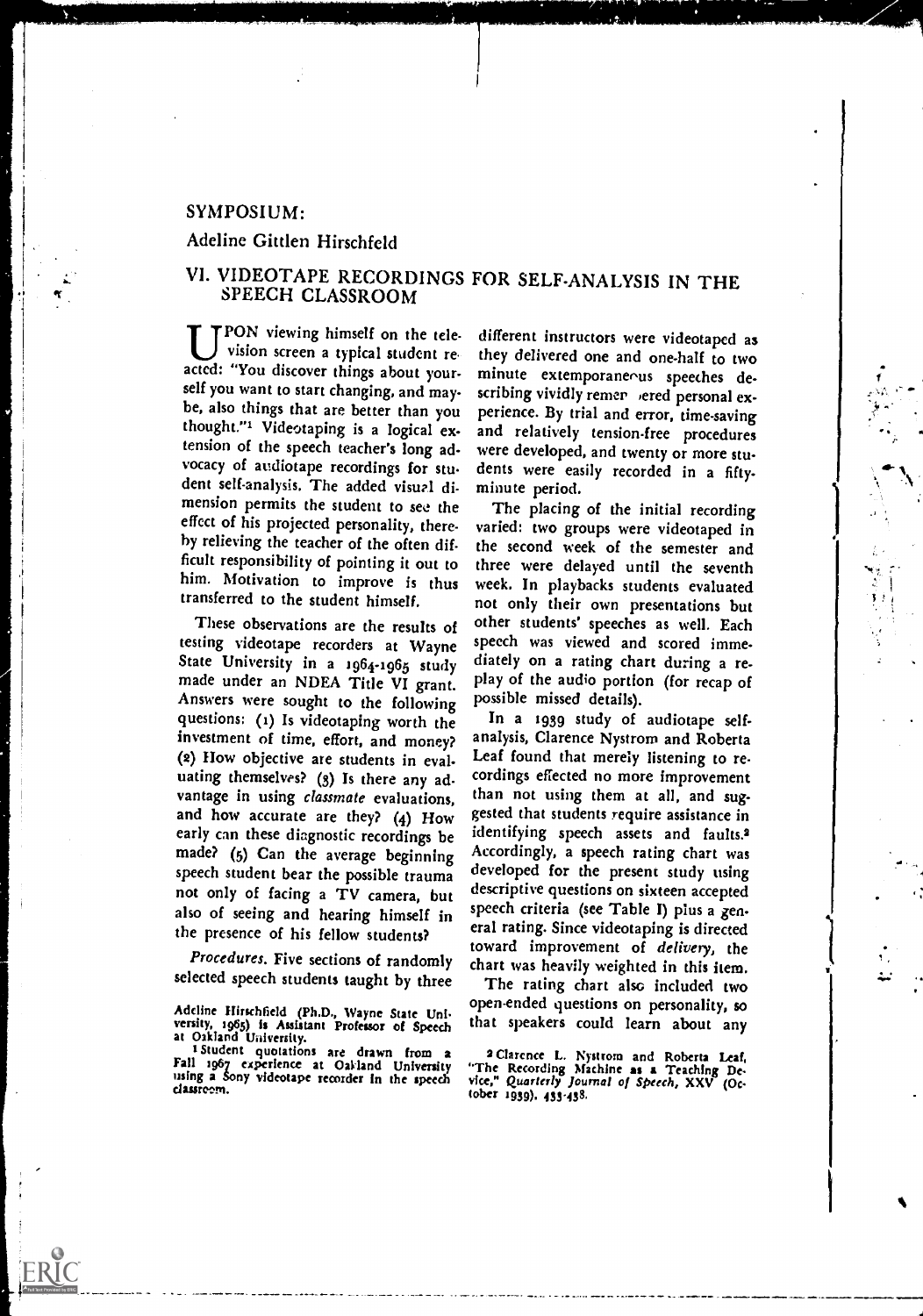| Student Rating                | Early Group |      |              |      | Late Group       |        |  |
|-------------------------------|-------------|------|--------------|------|------------------|--------|--|
| Questionnaire Item            | Self        |      | Class Judges | Self | $C$ : ass        | Judges |  |
| 1. Eagerness to communicate   | 4.23        | 4.30 | 3.53         | 3.86 | 4.20             | 3.45   |  |
| Physical expressiveness<br>2. | 3.20        | 3.60 | $3 - 53$     | 340  | 3.8 <sub>3</sub> | 2.93   |  |
| Physical control              | 3.26        | 5.90 | 5.25         | 3.03 | 3.83             | 3.43   |  |
| Stage fright                  | 5 33        | 2.50 | 2.63         | 2.66 | 2.25             | 1.85   |  |
| Sincerity<br>5.               | 4.23        | 4.43 | 3.70         | 4.16 | 4.16             | 3.56   |  |
| Adaptation to audience        | 4.23        | 4.16 | 3.50         | 5.90 | 4.03             | 5.20   |  |
| Opening<br>7.                 | 4.00        | 4.10 | 3.60         | 3.80 | 4.10             | 3.53   |  |
| Body<br>8.                    | 4.16        | 4.50 | 3.60         | 3.80 | 4.00             | 3.13   |  |
| Conclusion<br>9.              | 3.56        | 3.96 | 3.46         | 340  | 3.63             | 2.53   |  |
| 10. Fluency                   | $3-73$      | 5.95 | 3.43         | 3.30 | 4.03             | 3.36   |  |
| 11. Conversational style      | 3.73        | 4.10 | 3.66         | 4.00 | 4.23             | 3.63   |  |
| 12. Grammar, pronunciation,   |             |      |              |      |                  |        |  |
| and vocabulary                | 3.83        | 4.13 | 3.53         | 3.86 | 3.90             | $5-46$ |  |
| 13. Vocal responsiveness      | 5.83        | 4.03 | 3.66         | 3.80 | 3.76             | 3.50   |  |
| 14. Pleasant voice quality    | 5.40        | 4.80 | 3.30         | 3.55 | 4.10             | 3.43   |  |
| 15. Articulation              | 3.50        | 4.10 | 3.00         | 3.16 | ჯ. 96            | 5.25   |  |
| 16. Accent-degree             | 1.90        | 1.36 | 1.20         | 2.05 | 1.80             | 1.90   |  |
| 17. General rating            | 3.60        | 3.80 | 3.50         | 3.40 | 3.66             | 2.96   |  |
| Average (all items)           | 3.96        | 4.06 | $3-46$       | 3.63 | 3.96             | 3.26   |  |

TABLE I COMPARISON OF AVERAGE RATINGS BY ITEM: SELF, CLASS, JUDGES

 $5 = A$  (decidedly yes),  $4 = B$  (moderately yes),  $3 = C$  (somewhat or in between),  $2 = D$  (moderately no, or hardly), and  $1 = E$  (decidedly no).

unique characteristics which others viewed as assets and also find out what kind of first impression they tended to make. For recording the latter information, raters were asked to cast the speaker into an appropriate TV role.

Ratings were immediately tabulated and made available to each student for comparison of his own self-rating on each criterion with the average rating of his classmates. To measure the objectivity of student raters, all videotaped speeches were subsequently rated by teams of three judges, and their averaged ratings on each criterion served as the yardstick for "accuracy."

Results and Discussion. On the fivepoint scale of the rating chart, student evaluations of their own and their classmates' speeches were fairly accuratewithin a point of the average of judges' ratings in almost all categories (see Table I); and this objectivity seemed to be unaffected whether the initial recording was made in the second or seventh week of the class.

An interesting phenomenon was a

consistent pattern of rating: classmates rated highest, followed by the student himself, and judges rated lowest. There were two notable exceptions: (1) students observed more stage fright in their speaking than classmates or judges, and often expressed surprise that so little of what they felt inside was observed by the audience; and (2) of special significance to the voice and diction teacher was the tendency for students to observe more accent and regionalism in their own speeches than did classmates or judges. In my experience, this is not as true of audio recordings alone.

نې په ÿ

Expectations that early (first or second week) recording time is preferable was confirmed by this experiment. Objectivity of self-analysis did not markedly differ between the second and seventh weeks, and, of course, the earlier selfanalysis gives additional weeks for improving recognized faults.

As for the stage-fright factor, this was not found to be highly significant even in the original experiment at Wayne State University, where recordings were

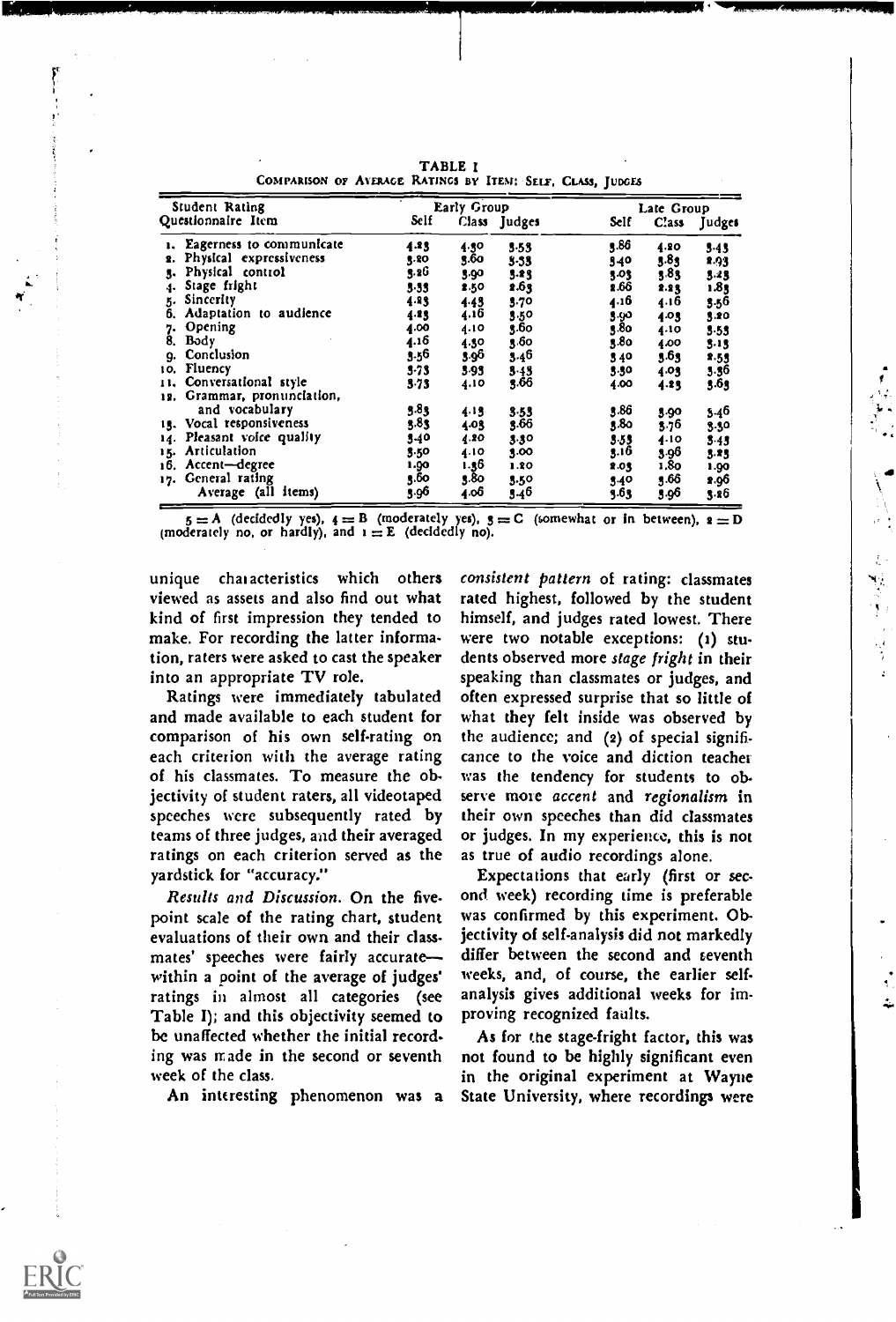made in the TV studio. When, as at Oakland University, the portable equipment is brought into the familiar setting of the classroom, fear is reduced to the level of the typical individual reaction to a classroom speech. At any rate, the original experiment did not demonstrate any significant lessening of stage fright when recording was delayed until the seventh week.

On the other hand, seventhweek recording slightly increased tendencies for acquaintankeship bias and overrating of classmates' speeches. A count of the separate instances in which ratings of classmates exceeded judges' ratings by more than one point on the five-point scale showed this occurring 8 per cent of the time in the second-week recording group as compared to 15.3 per cent in the seventh-week group.

These combined findings would tend to recommend TV recordings at the earliest possible time.

Though some experimenters allow students to see only their own playbacks, my experience strongly recommends classmate evaluation of the videotaped speeches, for two reasons: (1) Those of us who have seen ourselves on film and TV are not surprised at student descriptions of the experience as "shattering" and "shocking." Some sensitive students react with real despair, sometimes only partially mitigated by seeing that they are not that much worse than their classmates. Though they tend to criticize their classmates for being "overly friendly and kind" in their assessments, these opinions often prevent the student from following his first impulse to give up. "In judging myself, I had tried to be as impartial as possible, and thus concluded that I was dull and quite amateur. My reaction to the class's assessment and comments upon my talk was one of surprise in that they were so kind and generous."

(2) Repeated observations and identification of speech criteria in classmates' speeches are sound learning experiences for beginning speech students. As one student aptly wrote, "By actively participating in the evaluation, we must become more aware of the essential elements of a good speech. . . . It was an excellent means of introducing us to the art of communication."

Not all the findings in this study are reflected in the statistics. We found during the pilot phase, in a trial and error search for the best procedures to use, that a sample of a student's natural, unmemorized, conversational speech is not always easy to record. And if the student can look at himself and say, "That's not the way I usually talk; I was too scared!" the experience is pointless. On the basis of what we learned from some early mistakes, then, these recommendations for procedures are strongly urged: (t) assignment of a personal narrative to reduce student fear of forgetting; (2) assurance that evaluations of the TV speech will not be part of the final course grade; and (3) maintenance of a friendly, casual atmosphere during the recording and playbacks, even on the part of the cameraman.

When students in evaluative questionnaires were asked for their opinion of the TV experience, the overwhelming response was one of enthusiasm. Ninety per cent even called it "enjoyable." The following student quotation is a fairly accurate summation of these subjective reactions:

It is an interesting and shattering experience. Most people have certain ideas on how they wish to appear to others. When I found out that the "image" was definately [sic] not getting across my first thought was, "what am I doing wrong?" When this question is answered, and when a conscious effort is made to overcome particular problems, then a videotape replay becomes an instrument of learning.

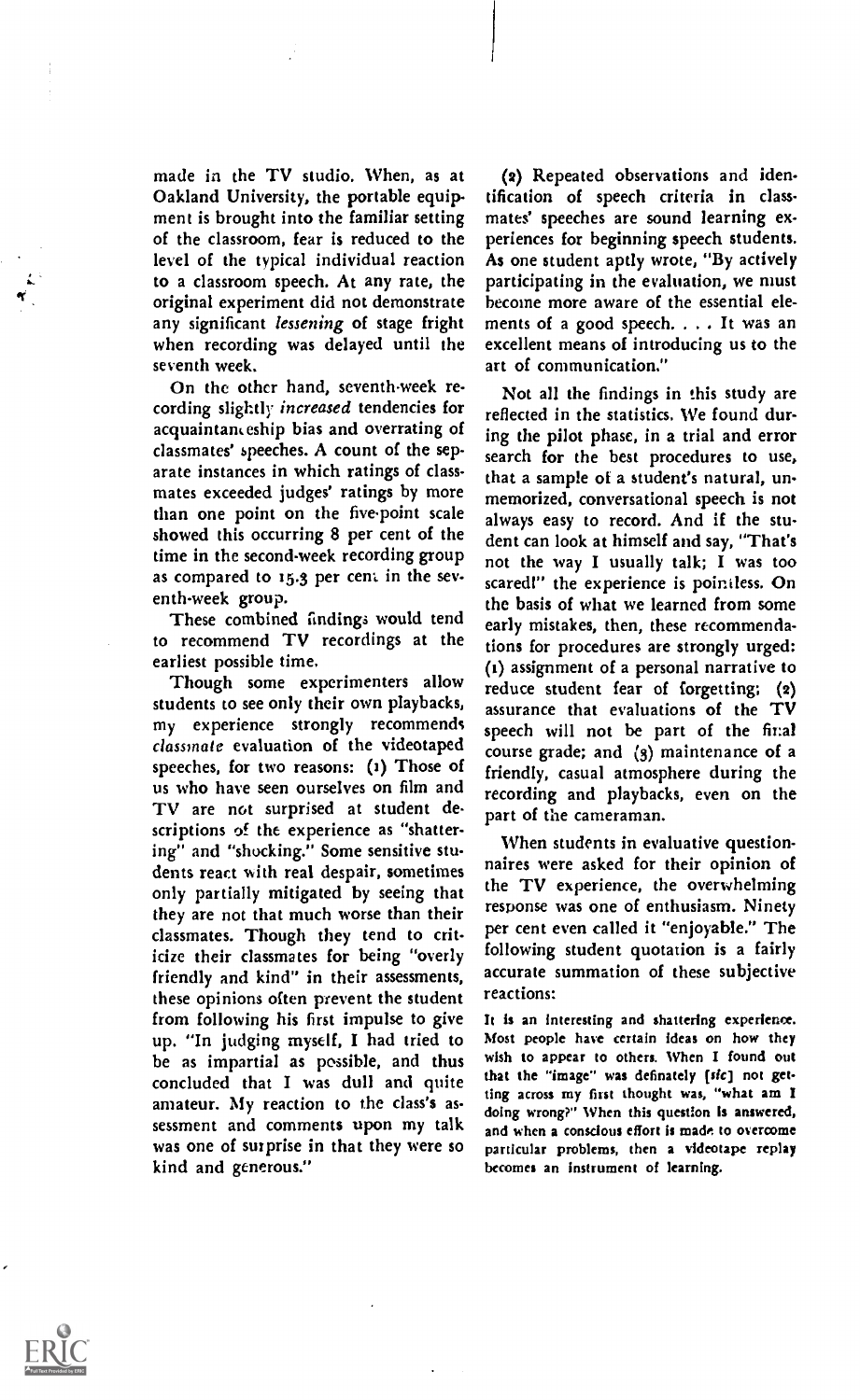#### John H. Pennybacker

### VII. EVALUATING VIDEOTAPE RECORDERS

THE educator who has become accustomed to a measure of standardization in audio-visual equipment' may find himself baffled when he turns to the relatively new field of television recording. It is unfortunate that, in the area of lower-priced, helical-scan tele-<br>vision recorders, the industry has the industry has adopted no standards and no single manufacturer has achieved the dominance necessary to impose standards. As a result, the prospective purchaser finds a bewildering array of choices. This article attempts to clear up some of the confusion surrounding television recording equipment.

The first recording equipment to be marketed employed two-inch wide tape and a spinning wheel rotating on a plane at right angles to the direction of tape movement. Four recording heads were mounted on the wheel in such a way as to permit one head to make contact at the top of the moving tape as the second head lost contact at the bottom. Only one head was thus in contact with the tape at any given time and the information was placed on the tape in a series of diagonal stripes caused by the combined action of the moving head and the moving tape.

These recorders, called quadruplex machines, are still used commercially and produce the best recordings for broadcast purposes. There are two firms

I Eight, 16 or 35 mm film;  $3\frac{1}{4}$ ,  $7\frac{1}{2}$ , and 15 inch tape recorders;  $78$ ,  $45$ ,  $33\frac{1}{3}$  and 16 Ampor RPM disc recordings, etc.

manufacturing them in the United States, the Ampex Corporation and RCA, and it is possible to interchange tapes between the two different models. There are three distinctive types of quadruplex recorders: black and white, low-band color, and high-band color.

In recent years a second type of television recorder has been introduced. It is generally called *helical-scan* recording and uses either one or two recording heads. The tape is kept in contact with the head or heads for a longer period by wrapping it around a center drum within which the heads rotate. No agreement has been reached on standards for helical scan machines and many varieties are available.

In choosing a tape recorder, the purchaser should consider seven important variables.

1. Price. Videotape recorders range in price from \$1,000.00 to \$100,000.00. The largest break in this range lies between helical-scan and quadruplex machines. The top price of helical-scan is in the neighborhood of \$15,000 and the lowest price for a quadruplex recorder is approximately \$22,000.00.

2. Compatability. An unfortunate result of the variety of helical-scan recorders available is the fact that tapes cannot be interchanged between recorders manufactured by different firms. Indeed, in many cases it is not possible to interchange tapes between different models produced by the same manufacturer. Ampex guarantees that a tape made on any of its machines using twoinch tape can be replayed on any other Ampex helical-scan two-inch recorder,



John H. Pennybacker (Ph.D., Ohio State Uni-versity, 1962) senes as Associate Professor of Speech and Closed-Circuit Television Coor-<br>dinator at Louisiana State University.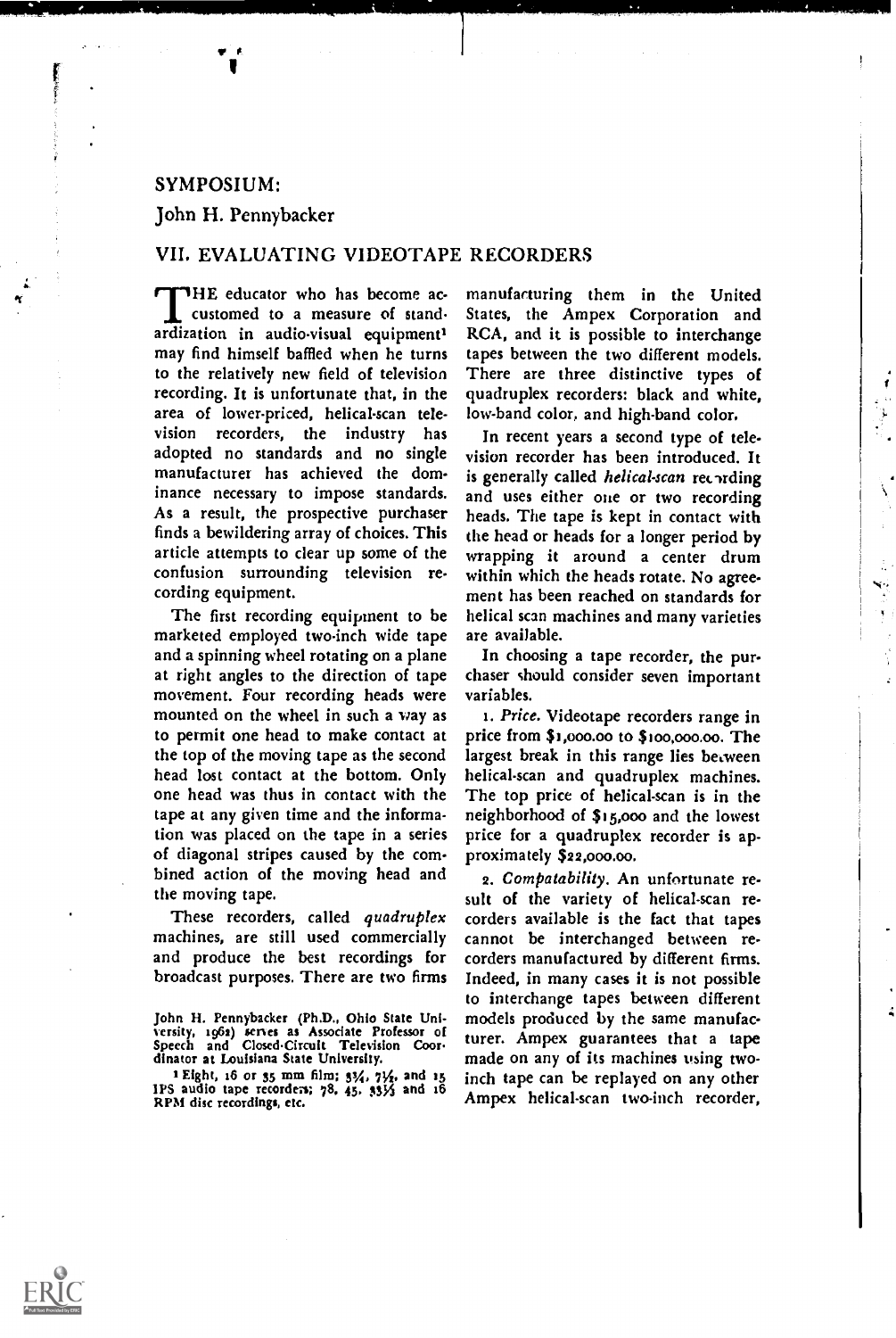and that all one-inch tapes in its line are interchangeable. Not all manufacturers make this guarantee.

Such incompatability seriously limits the degree to which institutions can exchange tapes and the flexibility of utilization within an organization. As a result, anyone planning to build a tape library or to set v a tape exchange must investigate carefully to insure that all recorders to be used will play his tapes.

3. Broadcast vs. Closed-Circuit Quality. The Federal Communications Commission has imposed certain standards on the electronic characteristics of any television signal that is broadcast (sent from point to point through space with no physical connection between). For closed-circuit uses (systems which carry signals on co-axial cable) it is not necessary to meet these standards. Some available recorders produce a picture that is acceptable for closed-circuit uses but not for broadcast. If it is anticipated that broadcast quality tapes will be needed at any time, however, the user must spend the extra money to meet F.C.C. requirements.

4. Portability. Although almost all helical-scan machines are advertised as "portable," they vary widely in size and weight. Some can be carried easily by a reasonably strong man; others come mounted in wheeled carts and may be rolled easily from room to room; still others are cumbersome and difficult to carry and are best left mounted in a central place (or in a small van or station wagon). The user should evaluate his needs carefully to be sure. he is getting the degree of portability he desires.

5. Editing. As a practical matter, it is impossible to cut and splice helical-scan recording tape as you would audio tape. some expensive models come equipped with, or have available as accessories, electronic editing equipment that permits erasing and simultaneous re-recording. Such editing requires a measure of skill and practice, however, and if extensive editing is forseen the user should consider film and subsequent dubbing on tape.

(' Maintenance. The potential buyer of television recording equipment often overlooks the question of maintenance. The electronics involved are quite complex and any system using television recording extensively should include the cost of at least one full-time engineer in its budget planning. Maintenance contracts are available, but service under these contracts, which include no preventive maintenance, can cause timeconsuming deLys and the possibility of seeing the recorder taken back to the shop.

The mechanical problems of maintenance and replacement of recording heads, maintenance of the tape transport mechanism, and operation of the recorders must not be overlooked either. Television recorders are much more complex than audio machines and, generally, should not be turned over to students for operation without close supervision.

The problems surrounding electronic and mechanical maintenance, unfortunately, are most critical in the lowerpriced machines, most of which do not have the interlocking safety features that protect more expensive recorders from mishandling.

7. Color. For most educators, the use of color is on the far horizon. It is possib:e today, however, to purchase helicalscan recorders that can be converted to color when it becomes necessary. Potential buyers who see the possibility of turning to color at a later date should check carefully to be sure their machines can be so converted.

L.

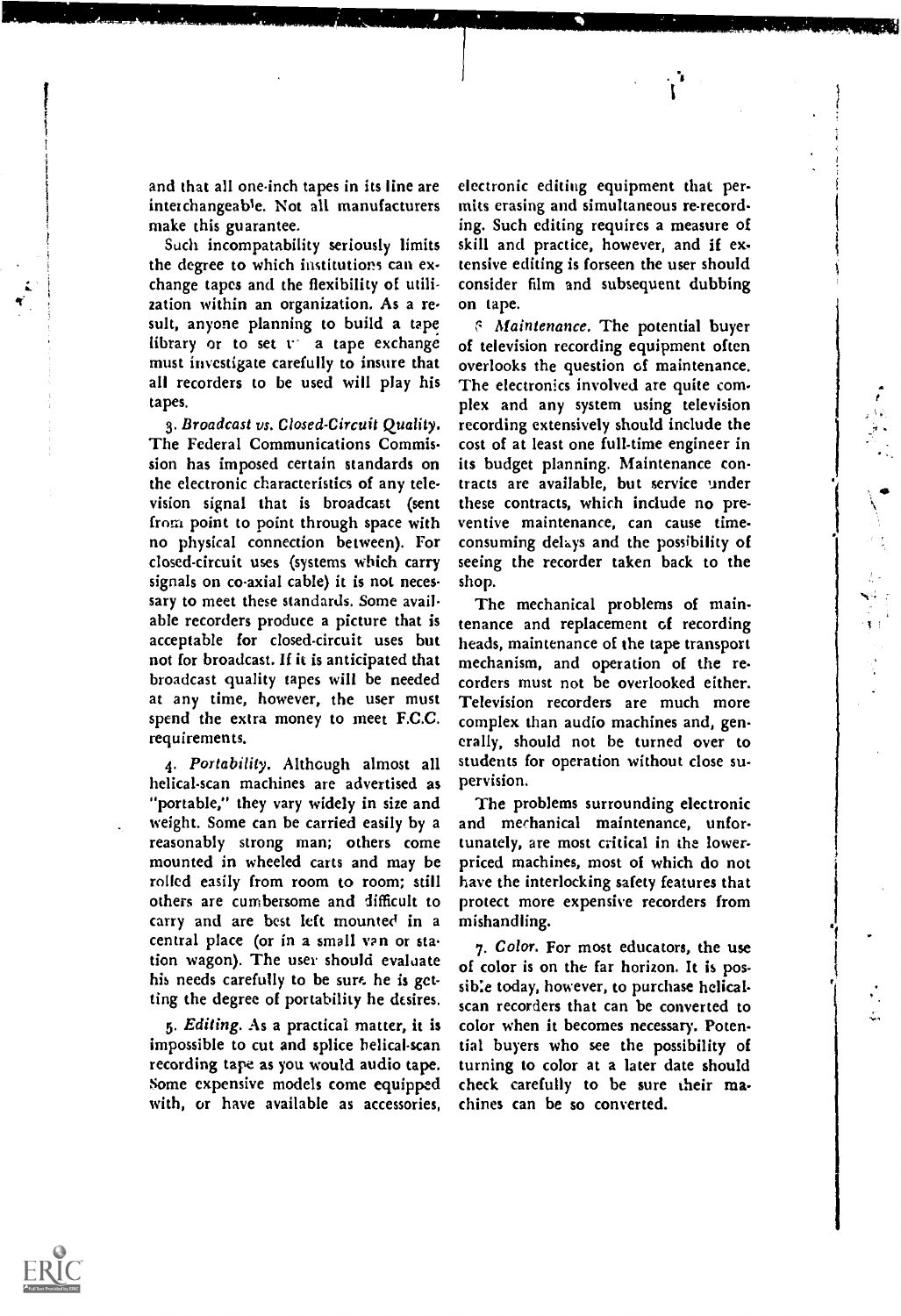A careful evaluation of needs in the light of the seven variables discussed above may help euucators choose between the confusing variety of television recorders available today. Institutions planning high-volume broadcasting on an educational television station or the distribution of course material throughout a school-system by means of channels in the 2500 megahertz band (Instructional Fixed Television Service) should seriously consider purchasing the quadruplex machines which have become the standard of the broadcasting industry, produce an excellent broadcast quality picture, and offer the best compatability available? Editing it possible on these machines and, with proper equipment, a skilled operator can physically cut and butt splice quadruplex tape.

The major disadvantage of the quadruplex recorder is the price, ranging from a low of approximately \$22,000.00 to \$100,000.00 for a top-line, high-band, color recorder. All such recorders are complex, both electronically and mechanically, and require the services of skilled video-tape engineers for maximum efficiency.

Although some models are mounted on wheeled cabinets for "portability," all of them are large and heavy and should be installed in a studio or large truck,

Helical-scan recorders offer more variety. Generally speaking, they fall into three major groups, depending on the width of the tape used: two-inch, one-inch, and one-half inch.

Ampex and Sony manufacture the two most commonly used two-inch tape recorder lines. Ampex produces the

<sup>2</sup> This is not to say, however, that quadrupiex compatability approaches perfection. Tapes made on a black-and-white, high-band, or lowband color machine must be replayed on similar machines. Also, a recorder that is out of alignment may produce a tape that it can play but which will give other recorders <sup>a</sup> great deal of trouble.

VR66o-B at a price of approximately \$8,000.00. Sony produces the PV-Isoo line at a price competitive with the Ampex 66o-B. Both recorders produce a broadcast quality signal to meet F.C.C. standards, but tapes made on the two machines are not interchangeable. Recorders in these lines are portable, requiring two strong men to carry one. They can be mounted on carts for transportation. The Ampex 66o-B includes electronic editing, and similar equipment is available as an option in the Sony line. Maintenance requirements are less than those of quadruplex machines and, properly operated, these recorders have proven quite durable.

These two-inch recorders represent the "top of the line" for helical scan machines. They are widely used and libraries of tapes are being built and exchanged around the country. One of these two manufacturers will, in the next few years, probably become dominant and force a measure of standardization on the two-'nch format.

Tape recorders using one-inch tape are more difficult to classify. Ampex Las recently announced a new line with a price range of \$995.00 (the VR 5000 available in February of 1968) to \$16,500 (the VR 7800 -16). Between these extremes lie the VR 6000, VR 7000, and VR 7500 lines. The manufacturer guarantees that tapes made on one of its one-inch recorders can be replayed on any other line of one-inch recorders it makes, and, with the exception of the VR 5000, that all will produce a broadcast quality signal. 'Weights vary, but the VR 5000 will probably be quite portable and other models may be mounted in carts. Editing is available only in the 7800 line.

Two other firms in the United States also manufacture one-inch recorders. The MVR Corporation (formerly Mach-